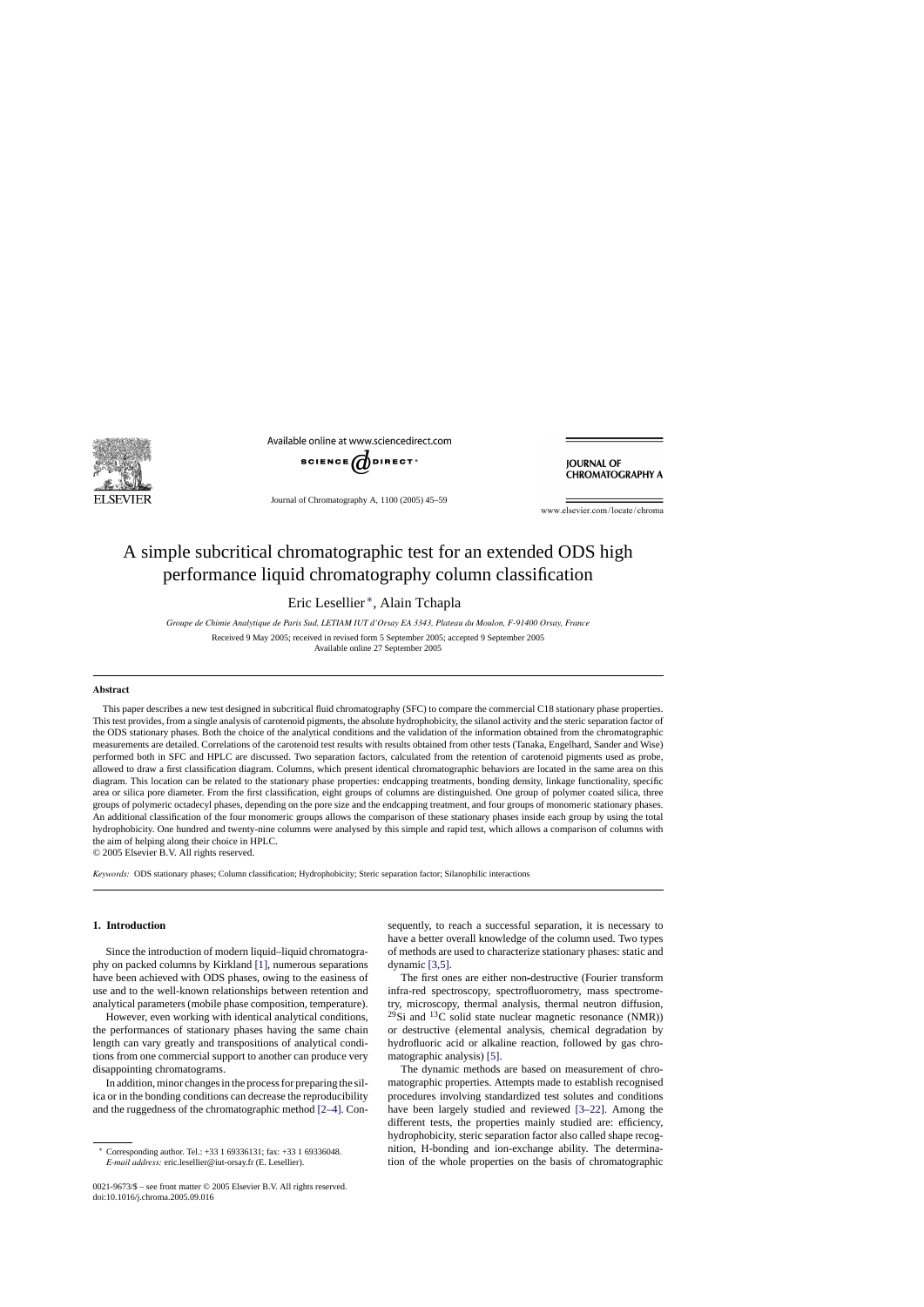measurements often requires the use of numerous analytical conditions (up to four mobile phase compositions). The results are sometimes difficult to use because the narrow range of their variations does not allow a clear discrimination of the studied phases and because of their apparent opposition depending on the chemical nature of the probes used [\[14–22\].](#page-13-0)

Hydrophobicity can be measured either from absolute retention factors [\[12,23,24\]](#page-13-0) or from the separation factor, called hydrophobic selectivity, measured from the retention of two compounds differing either by one methylene group:  $\alpha_{\text{CH}_2}$  $[12–14,17]$  or by one aromatic ring  $[12]$ .

These tests are often performed with methanol/water mobile phases, using compounds containing at least one aromatic cycle, either alkylbenzenes or polycyclic aromatic hydrocarbons (PAHs) [\[12,25\].](#page-13-0)

Relationships between methylene selectivity and carbon content have been reported. Linear increase in  $\alpha_{\text{CH}_2}$  versus the carbon content is observed when using the same silica [\[13\],](#page-13-0) but working with different silica, the hydrophobic separation factor is no longer a function of carbon content above 12% [\[14\].](#page-13-0) In this case, the  $\alpha_{\text{CH}_2}$  value variations, which range from 1.45 to 1.55, can be greater between different C18 stationary phases than between RP8 and RP18 phases [\[14,17\].](#page-13-0) Moreover, this relationship does not depend on the functionality of the silylating agent (mono, di, or trifunctional) [\[13,14,17\].](#page-13-0) Besides, Sentell and Dorsey reported that from 2 to 4  $\mu$ mol/m<sup>2</sup> of bonded chains, the methylene separation factor was unaffected by the chain order due to the increase in bonded density, as well with methanol/water as with acetonitrile/water mobile plases [\[25\].](#page-13-0)

Furthermore, the surface area, which is involved in the hydrophobicity of the phase, is not taken into account by the methylene selectivity. Consequently, Engelhardt and Grüner recently stated that methylene selectivity did not follow the hydrophobic retention [\[26\].](#page-13-0) In line with this conclusion, Claessens reported that the hydrophobic selectivity  $(\alpha_{CH_2})$  is unable to clearly differenciate ODS stationary phases due to the small differences between numerous columns [\[18\].](#page-13-0)

On the other hand, linear relationships are reported between the absolute retention factor of numerous compounds and the surface coverage, underlying the ability of the absolute retention factor to measure the change in carbon content between different bonded phases. This parameter depends both on the carbon content and on the specific area of the silica. The retention factors of the compounds studied vary in a larger range than methylene separation factor, for instance from 3.5 to 7.5 for amylbenzene [\[13\]](#page-13-0) and from 2 to 6 for ethylbenzene [\[14\].](#page-13-0)

These different points explain why the absolute retention factor is a better descriptor of column hydrophobicity than methylene selectivity for both endcapped (ec) and non-endcapped (nec) phases.

The most important interactions in RPLC are the dispersion interactions related to bonded alkyl chains. However, residual unbonded silanols are able to establish hydrogen bonding and ion-exchange interactions [\[6\]. T](#page-13-0)hese additional interactions can modify the retention of polar compounds, and lead to tailing peaks, especially with basic compounds.

Depending on the pH of the partially aqueous mobile phase, the ionisation of silanols varies. Except particularly acidic sites, silanols are undissociated below pH 3 and anionic above pH 7. At neutral pH, silanols are able to create ionic interactions with protonated basic compounds (cations). It is generally accepted that isolated silanols (less than 1%) mainly are responsible for these unwanted interactions with polar solutes. Both the use of high purity silica and a full hydroxylation of silica (silica B) reduce the amount of these isolated silanols providing an improvement in the peak symmetry of basic compounds.

Because water strongly interacts with silanols, their Hbonding ability should be estimated in non-polar or non-aqueous solvents [\[6\].](#page-13-0) However, most of the probes used for the evaluation of these interactions are not retained in pure organic mobile phases. Both retention of neutral polar compounds (diethylphthalate [\[12\], p](#page-13-0)henol or ethylbenzoate [\[14\]\)](#page-13-0) and relative retention (caffeine/phenol [\[13\]\)](#page-13-0) have been used to study the effect of hydrogen bonding due to the amount of residual silanols. This last test was largely used with rich water mobile phase compositions (typically MeOH–water; 30:70, v/v). Nevertheless, a good correlation between the caffeine/phenol separation factor and the hydrophobicity of phases having different bonding density was found when using the same silica (Develosil) [\[13\],](#page-13-0) showing that the increase in bonding density reduces the H-bonding interaction. However, such relationship was not always observed with stationary phases provided by different sources [\[18\], d](#page-13-0)ue to the variation of other parameters such as silica purity or silanol distribution and type.

The ion-exchange ability was measured in aqueous environment, by comparing the benzylamine/phenol separation factor at pH 2.7 and 7.6 [\[13\],](#page-13-0) or by the measurement of the peak asymmetry of *p*-ethylaniline at pH 7 [\[14,15\].](#page-13-0) Contrary to the metal activity [\[22\], i](#page-13-0)on-exchange interactions should be studied in buffered mobile phases [\[13,14,19\].](#page-13-0)

These tests are performed with methanol-based mobile phases. Mc Calley showed by using different basic compounds that silanophilic effects were worse in acetonitrile than in methanol at neutral pH [\[19\].](#page-13-0) Peak asymmetry of basic compounds is reduced by a decrease of pH (from 7 to 3) [\[27\]](#page-14-0) because silanols should be undissociated at this low pH.

However, this asymmetry factor often still remains higher than 1 at pH 3 due to remaining ion exchange sites (the 1% of more acidic silanols) on the silica surface.

Moreover, the results depend both on the size and the shape hindrance of the compounds [\[27,28\], a](#page-14-0)nd are not clearly related to the  $pK_a$  of the tested solutes (ranging from 5.17 to 10.0) [\[28\].](#page-14-0)

Recently, Claessens et al. [\[18\]](#page-13-0) showed that there is little correlation between the Tanaka et al. [\[13\]](#page-13-0) and the Engelhardt and Jungheim [\[14\]](#page-13-0) tests, which are limited to the column generation type: A (containing metal impurities) or B (free of metal impurities and rehydroxylated). Moreover, opposite results are obtained when different compounds are used. Based on the Tanaka test, three columns (Kromasil C18; Inertsil ODS2; Symmetry C18) display close properties [\[17\]](#page-13-0) whereas they are very different according to the Mc Calley study [\[19\].](#page-13-0)

Two tests are mainly used to study the "steric selectivity" of the stationary phase. Sander and Wise [\[11,29–31\]](#page-13-0)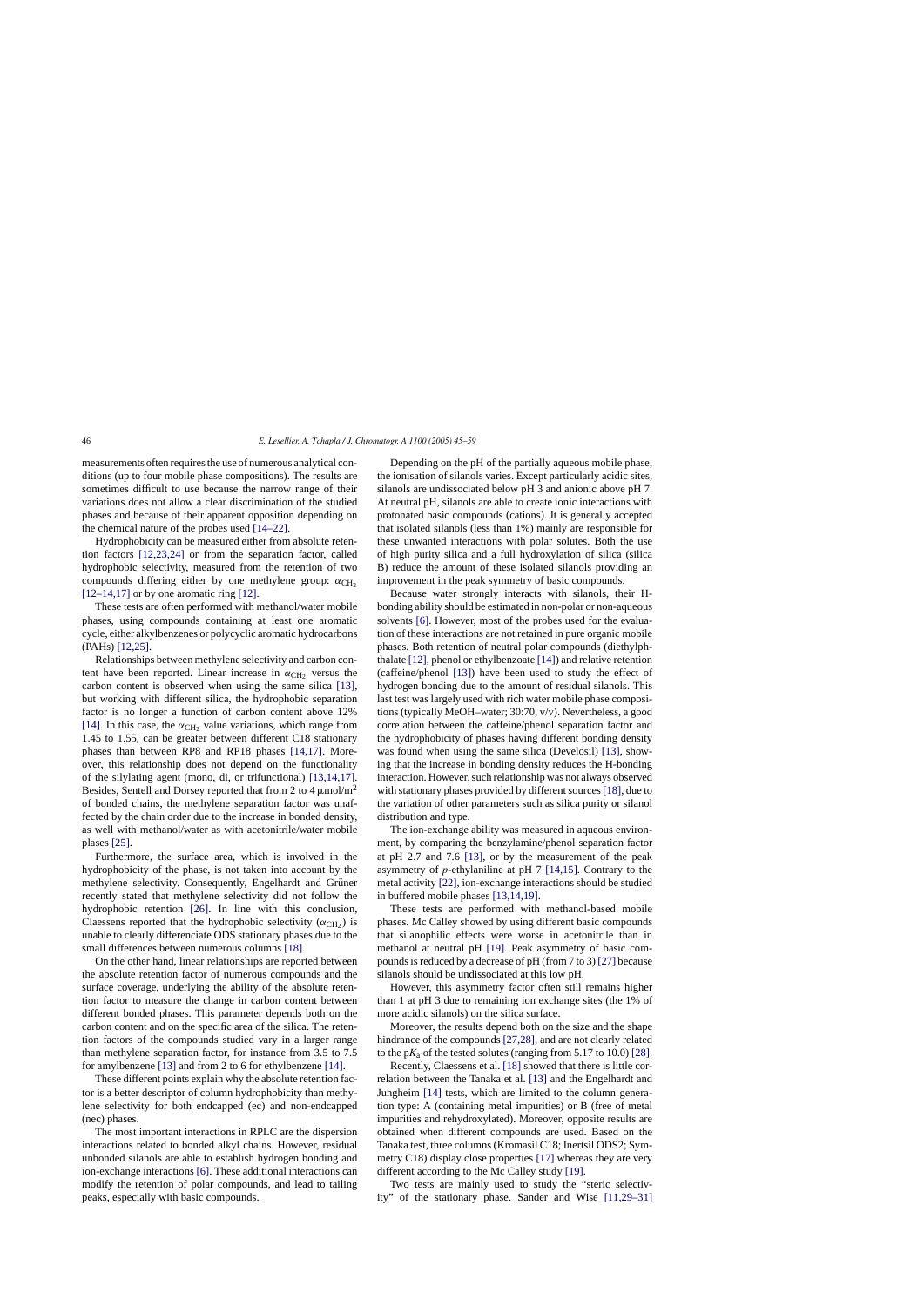demonstrated a relationship between the tetrabenzonaphtalene/benzo(a)pyrene (TBN/BaP) separation factor and the stationary phase organisation. Because of the planarity difference between these two polycyclic aromatic hydrocarbons, their retention order depends on the thickness and the bonding density of the stationary phase. Important thickness is reached when a chain polymerisation occurs during the bonding by using trichlorosilane in the presence of water, leading to polymeric stationary phases. Besides, the increase in the bonding density favors the order of the ODS chains, allowing a greater shape discrimination when the solutes penetrate into the stationary phase. For this last type of phase, called monomeric, the functionality of the chlorosilane used (mono, di or tri) is not the main factor determining the shape recognition.

Three classes of octadecyl stationary phases were discriminated with this test: polymeric, monomeric and intermediate, mainly including densely loaded monomeric phases and lightly polymerized ones. The slot model of solute insertion [\[29\]](#page-14-0) allows to explain the retention order between the non-planar and rigid TBN and the planar BaP following the stationary phase nature.

Tanaka [\[13\]](#page-13-0) developped another test with planar triphenylene (TRI) and non-planar *o*-terphenyl (TER). A satisfactory correlation can be observed between the two tests to discriminate polymeric C18 stationary phases from monomeric ones [\[18\].](#page-13-0)

However, the TRI/TER test fails to distinguish between monomeric and intermediate supports and sometimes between C8 and C18 chain length [\[15\],](#page-13-0) whereas according to the TBN/BaP test, octyl phases exhibited reduced shape separation factor [\[31\].](#page-14-0)

Moreover, the high temperature used in the Tanaka test  $(40\degree C)$  reduces the shape discrimination of the stationary phases [\[31\]. R](#page-14-0)ecently, Engelhardt et al. showed differences between the two tests with polymeric encapsulated and cholestane phases [\[32\].](#page-14-0)

Our previous studies in subcritical fluid chromatography  $(SFC)$  have underlined the relationship between *cis/trans*  $\beta$ carotene separations and the stationary phase nature [\[33,34\]. W](#page-14-0)e have also reported the great variations in retention of the xantophylls with the modifier content in comparison to the retention of the carotenes, due to the additional hydroxyl groups at the extremity of xanthophylls [\[35\].](#page-14-0) Based on these studies, preliminary experiments for checking the ability of carotenoid pigments to study the stationary phase properties were carried out on a set of twenty commercial supports [\[36,38\].](#page-14-0)

In this paper, we describe the complete analytical conditions providing a simple and rapid test for characterization of reversed bonded phases: hydrophobicity, silanophilic interactions, shape recognition. Validation of conclusions is discussed based on the properties of classical stationary phases and by comparison with some tests used in HPLC.

The main objective of this study is to provide a classification column diagram allowing an easier comparison of the stationary phase properties. Thus, it will help the choice of ODS bonded silicas when changing the column type either to improve separation or to reduce the analysis duration but keeping the separation quality constant.

# **2. Experimental**

Apparatus and chemicals are described elsewhere  $[35-38]$ .  $\beta$ -Carotene isomers were obtained by iodine isomerization [\[38,39\].](#page-14-0) Columns used are listed in [Table 1. T](#page-3-0)he experimental conditions selected for the test are: mobile phase methanol–carbon dioxide (15:85, v/v),  $25^{\circ}$ C, flow-rate 3 ml/min, and outlet pressure 15 MPa. UV–vis, detection was carried out at 440 nm. These conditions were used in the part validation of evaluation.

The retention factors of *all trans*  $\beta$ -carotene (major compound of the isomer peaks), 13-*cis*- β-carotene (more intense cis-peak isomer), and zeaxanthin were determined. The, k 13 cis/k all trans β-carotene and k all trans β-carotene/k zeaxanthin are calculated and used to characterize ODS phases. These to separation factors were always calculated following the previous ratio, allowing to obtain values lower than 1 in the case of peak inversion.

#### **3. Results and discussion**

# *3.1. Test conditions*

Our test mixture contains two pigments: zeaxanthin and *all*  $trans \beta$ -carotene ([Fig. 1\).](#page-5-0) In comparison to *all trans*  $\beta$ -carotene, zeaxanthin possesses two additional hydroxyl groups located at the cyclic extremities.

Obviously, these hydroxyl groups favour the interactions between zeaxanthin and the polar modifier of the mobile phase, but also between zeaxanthin and the polar sites on the stationary phase. However, working at constant mobile phase composition, the retention of zeaxanthin compared to that of  $\beta$ -carotene (relative retention) only depends on the silanol activity of the stationary phase studied.

The isomerization of *all trans*  $\beta$ -carotene due to the addition of iodine produces at least three mono-cis isomers, the main of which being the 13 mono-*cis*. Due to the numerous conjugated double bonds on the central chain of  $\beta$ -carotene (9), the compound is rigid and linear for the *all trans* conformation, or bent for the *cis* conformations. Because these compounds have similar hydrophobicity but different conformations, the separation factor between the *cis*/*trans* isomers depends on the steric or shape recognition.

Finally, the *all trans*  $\beta$ -carotene retention factor was selected to measure the stationary phase hydrophobicity. As discussed previously, for columns having the same bonded chain length, absolute retention depends both on the coverage density and on the specific area of the silica.

Methanol was preferred to acetonitrile as modifier for its ability to easily tune the relative retention of zeaxanthin, which carries two hydroxyl groups. Moreover, due to the better solvation of the stationary phase, leading to a more rigid an ordered chainpacking, methanol was also preferred to acetonitrile because the *cis*/*trans* separation factor, i.e. the shape recognition of the stationary phase was not depending on the methanol content from 5 to 50% [\[37,40–42\].](#page-14-0) [Fig. 2](#page-5-0) shows the variation of the carotenoïd retention factors versus methanol percentage in carbon dioxide. The increase in methanol dramatically decreases the zeaxan-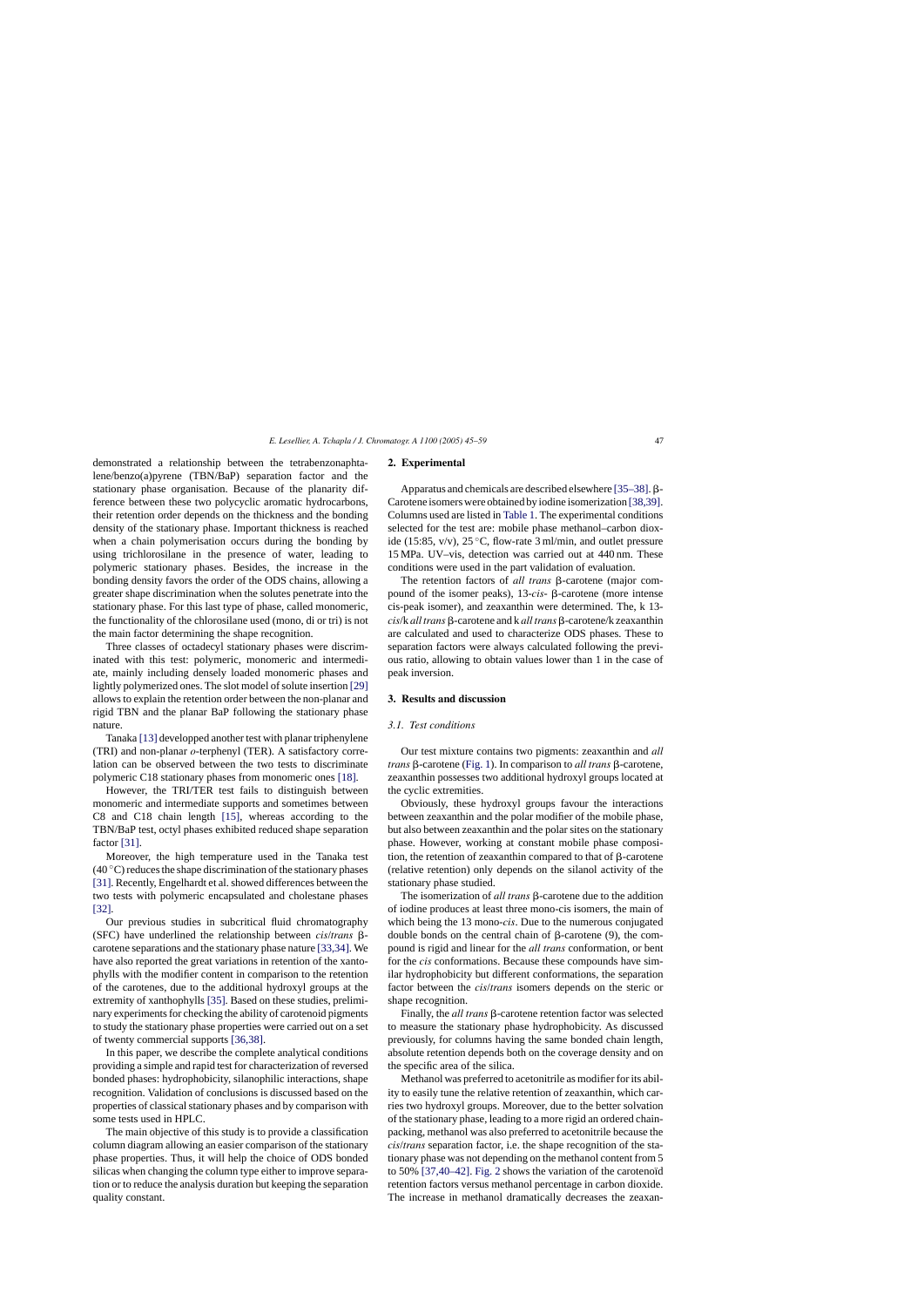<span id="page-3-0"></span>

| Table 1                                 |
|-----------------------------------------|
| List and properties of the columns used |

| Columns                        | Manufacturer         | No.                  | Specific area<br>$(m^2 g^{-1})$ | Carbon<br>content (%) | Coverage<br>density<br>$(mmol\,m^{-2})$ | Linkage type        | Endcapping  |
|--------------------------------|----------------------|----------------------|---------------------------------|-----------------------|-----------------------------------------|---------------------|-------------|
| Acclaim                        | <b>DIONEX</b>        | 115                  |                                 |                       |                                         |                     |             |
| Adsorbosil                     | <b>ALLTECH</b>       | 28                   |                                 |                       |                                         |                     |             |
| Adsorbosphere HS               | ALLTECH              | 55                   | 350                             | 21                    | 3.27                                    | Monofunctional      | Y           |
| Adsorbosphere XL               | <b>ALLTECH</b>       | 82                   | 200                             | 11                    |                                         | Monofunctional      | Y           |
| Alltima C18                    | <b>ALLTECH</b>       | 85                   | 310                             | 16.2                  |                                         |                     | D           |
| Alltima HP C18                 | <b>ALLTECH</b>       | 125                  | 200                             | 12                    |                                         |                     |             |
| Alltima HP C18 HL              | <b>ALLTECH</b>       | 124                  | 450                             | 24                    |                                         |                     |             |
| Alphabond                      | <b>ALLTECH</b>       | 12                   | 300                             | 10                    |                                         | Monofunctional      | Y           |
| Apex C18                       | <b>JONES</b>         | 46                   | 170                             |                       |                                         |                     |             |
| Atlantis dC18                  | <b>WATERS</b>        | 120                  | 330                             | 12                    |                                         | Difonctional        | Y           |
| Baker C18 NP                   | <b>BAKER</b>         | 110                  | 170                             | 17.2                  |                                         |                     |             |
| Baker C18 WP                   | <b>BAKER</b>         | 105                  |                                 | 7.3                   |                                         |                     |             |
| Betabasic                      | <b>HYPERSIL</b>      | 113                  | 200                             | 13                    |                                         |                     | Y           |
| Bondasorb                      | <b>SFCC</b>          | 25                   |                                 |                       |                                         |                     |             |
| Brava BDS C18                  | <b>ALLTECH</b>       | 78                   | 185                             | 8.5                   |                                         |                     | Y           |
| C <sub>18</sub> micro-bondapak | <b>WATERS</b>        | 13                   | 330                             | 10                    | 1.1                                     | Monofunctional      | Y           |
| Capcell pak C18                | <b>SHISEIDO</b>      | 58                   |                                 |                       |                                         | Coated polymer (CP) |             |
| Chromegabond C22               | <b>ES</b> Industries | 30                   | 350                             | 22                    |                                         | Monofunctional      | N           |
| Chromolith C18                 | <b>MERCK</b>         | 79                   | 300                             | 17                    |                                         |                     | Y           |
| Clipeus C18                    | <b>HIGGINS</b>       | 47                   | 350                             | 18                    |                                         | Monofunctional      |             |
| Colosphere C18                 | <b>COLOCHROM</b>     | 67                   |                                 |                       |                                         |                     |             |
| Cosmosil C18 AR II             | NACALAI              | 122                  | 300                             | 17                    |                                         |                     |             |
| Cosmosil C18 MS II             | NACALAI              | 121                  | 300                             | 16                    |                                         |                     |             |
| Cosmosil C18 PAQ               | NACALAI              | 123                  | 300                             | 11                    |                                         |                     |             |
| Delta-Pak C18                  | <b>WATERS</b>        | 53                   | 300                             |                       |                                         | Coated polymer (CP) |             |
| Develosil C18                  | <b>DEVELOSIL</b>     | 45                   | 350                             | 20                    | 3.1                                     |                     | Y           |
| Discovery C18                  | <b>SUPELCO</b>       | 91                   | 200                             | 12.5                  | 3                                       |                     |             |
| Discovery HS C18               | <b>SUPELCO</b>       | 127                  | 300                             | 20                    | 3.8                                     |                     |             |
| Econosil                       | <b>ALLTECH</b>       | 29                   | 450                             | 15                    | 1.74                                    |                     | Y           |
| Econosphere                    | <b>ALLTECH</b>       | 9                    | 200                             | 10                    | 2.41                                    |                     | $\mathbf Y$ |
| Exelsphere 120 C 18 H          | <b>COLOCHROM</b>     | 21                   | 300                             | 15                    |                                         |                     | $\mathbf Y$ |
| Exelsphere ODS 2 120           | <b>COLOCHROM</b>     | 59                   | 300                             | 17                    |                                         |                     |             |
| Exsil ODS                      | <b>SGE</b>           | 75                   |                                 |                       |                                         |                     |             |
| Gammabond C18                  | <b>ES</b> Industries | 5                    |                                 |                       |                                         | Coated polymer (CP) |             |
| Gemini C18                     | PHENOMENEX           | 128                  | 390                             |                       |                                         |                     |             |
| Genesis C18                    | <b>JONES</b>         | 54                   | 300                             |                       | 3.2                                     |                     | Y           |
| HAIsil C18                     | <b>HIGGINS</b>       | 41                   | 190                             | 12                    |                                         | Monofunctional      | Y           |
| HAIsil HL C18                  | <b>HIGGINS</b>       | 98                   | 300                             | 18                    |                                         | Monofunctional      | Y           |
|                                |                      |                      |                                 | 12                    |                                         |                     |             |
| Hydrosphere C18                | YMC                  | $\overline{4}$<br>49 | 340<br>300                      | 16                    |                                         |                     |             |
| Hypersil 100 C18               | TSP-SHANDON          |                      |                                 |                       |                                         |                     |             |
| <b>Hypersil BDS</b>            | TSP-SHANDON          | 90                   | 170                             | 11.1                  | 3.6                                     |                     | Y           |
| <b>Hypersil Elite</b>          | TSP-SHANDON          | 96                   | 250                             | 15                    |                                         |                     | $\mathbf Y$ |
| Hypersil Gold                  | TSP-SHANDON          | 126                  |                                 |                       |                                         |                     |             |
| Hypersil Green-PAH             | TSP-SHANDON          | 35                   | 170                             | 13.5                  |                                         |                     | Y           |
| Hypersil HyPurity              | TSP-SHANDON          | 92                   | 200                             | 13                    |                                         | Monofunctional      | $\mathbf Y$ |
| <b>Hypersil ODS</b>            | TSP-SHANDON          | 48                   | 170                             | 9.5                   | 2.8                                     |                     | $\mathbf Y$ |
| <b>Hypersil PAH</b>            | TSP-SHANDON          | 32                   | 170                             | 13.5                  |                                         |                     | $\mathbf Y$ |
| Inertsil ODS 2                 | <b>GL SCIENCE</b>    | 95                   | 320                             | 18                    |                                         | Monofunctional      | $\mathbf Y$ |
| Inertsil ODS 3                 | <b>GL SCIENCE</b>    | 43                   | 450                             | 15                    |                                         |                     | $\mathbf Y$ |
| Kromasil C18                   | <b>EKA NOBEL</b>     | 100                  | 350                             | 21.4                  | 3.3                                     | Monofunctional      | Y           |
| Lichrosorb RP 18               | <b>MERCK</b>         | 10                   | 300                             | 18                    |                                         |                     | ${\bf N}$   |
| Lichrospher 100 RP 18          | <b>MERCK</b>         | 74                   | 350                             | 18                    |                                         |                     | ${\bf N}$   |
| Lichrospher 100 RP 18 e        | <b>MERCK</b>         | 88                   | 350                             | 21                    |                                         |                     | Y           |
| Lichrospher LC-PAH             | <b>MERCK</b>         | 34                   | 200                             | 20                    |                                         |                     | N           |
| Luna $C18(2)$                  | PHENOMENEX           | 52                   | 440                             | 19                    | 3                                       |                     | Y           |
| NormasphereODS 2               | <b>COLOCHROM</b>     | 70                   | 450                             | 21                    |                                         |                     | $\mathbf Y$ |
| Nova-Pak C18                   | <b>WATERS</b>        | 84                   | 120                             | $\tau$                | 2.7                                     |                     | Y           |
| Nucleodur 100 C18 ec           | Macherey-Nagel       | 117                  | 340                             | 17.5                  |                                         |                     |             |
| Nucleodur Gravity C18          | Macherey-Nagel       | 118                  | 340                             | 18                    |                                         |                     |             |
| Nucleosil 100 C18              | Macherey-Nagel       | 37                   | 350                             | 14                    |                                         | Monofunctional      | $\mathbf Y$ |
| Nucleosil 100 C18 HD           | Macherey-Nagel       | 97                   | 350                             | 20                    | 3.6                                     | Monofunctional      | $\mathbf Y$ |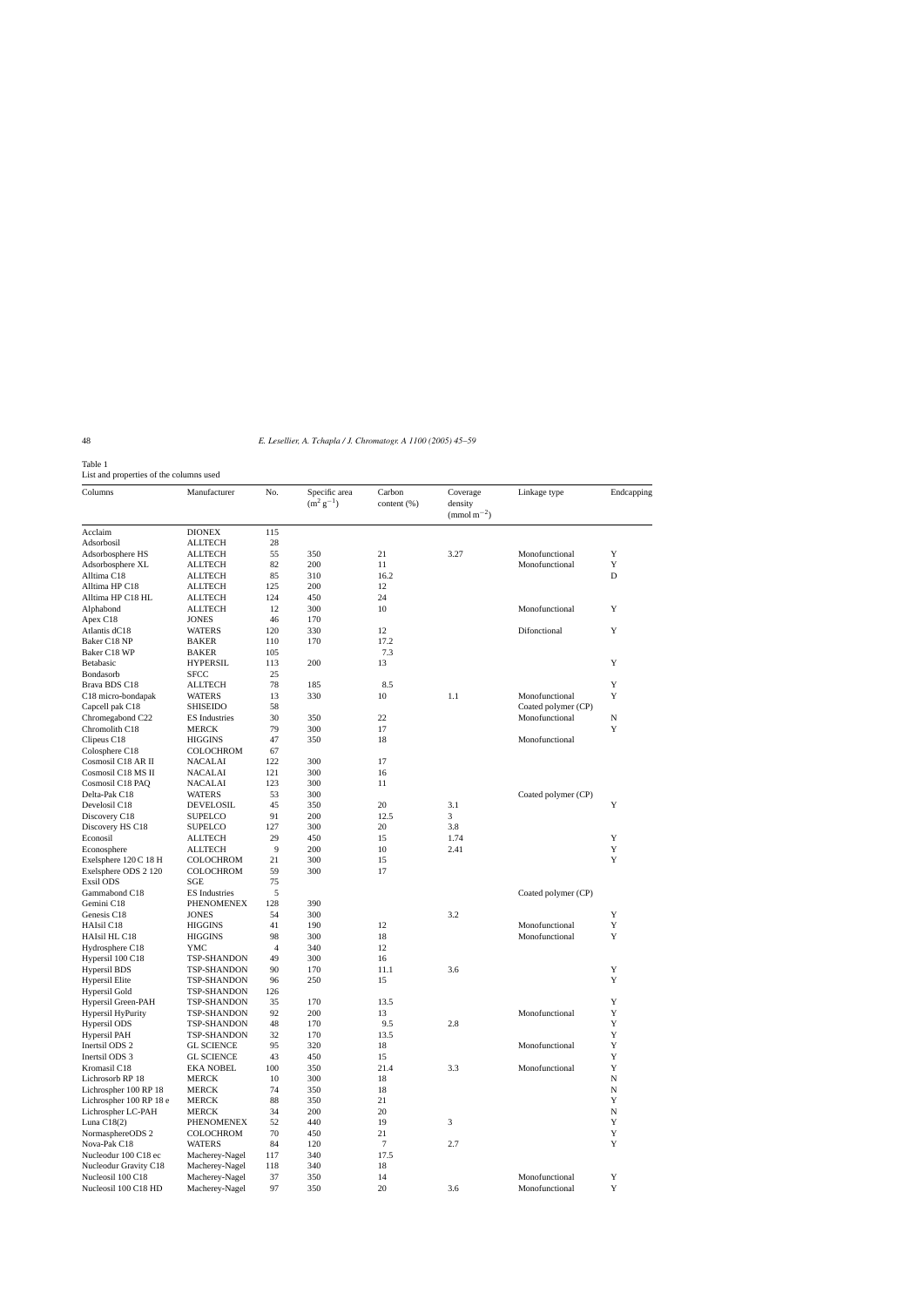Table 1 (*Continued*)

| Columns                                      | Manufacturer                         | No.                    | Specific area<br>$(m^2 g^{-1})$ | Carbon<br>content $(\% )$ | Coverage<br>density<br>(mmol m <sup><math>-2</math></sup> ) | Linkage type        | Endcapping  |
|----------------------------------------------|--------------------------------------|------------------------|---------------------------------|---------------------------|-------------------------------------------------------------|---------------------|-------------|
| Nucleosil 100 C18 PAH                        | Macherey-Nagel                       | 33                     | 350                             |                           |                                                             |                     | ${\bf N}$   |
| Nucleosil 300 C18                            | Macherey-Nagel                       | 83                     | 100                             | 6.5                       |                                                             |                     | Y           |
| Nucleosil 5 C18 AB                           | Macherey-Nagel                       | 103                    | 350                             | 25                        |                                                             | Polyfunctional      | Y           |
| Nucleosil 50 C18                             | Macherey-Nagel                       | 69                     | 450                             | 14                        |                                                             | Monofunctional      | N           |
| Nucleosil 50 C18 ec                          | Macherey-Nagel                       | 73                     | 450                             | 14.5                      |                                                             | Monofunctional      | Y           |
| Omnisphere                                   | <b>VARIAN</b>                        | 102                    | 350                             | 20                        | 3.5                                                         |                     | Y           |
| Partisil ODS 1                               | WHATMANN                             | 6                      | 350                             | 4.7                       | 0.6                                                         |                     | Y           |
| Partisil ODS 2                               | <b>WHATMANN</b>                      | 31                     | 350                             | 17.3                      | 2.4                                                         |                     | ${\bf N}$   |
| Partisil ODS 3                               | WHATMANN                             | 8                      | 350                             | 10.7                      | 1.4                                                         |                     | Y           |
| PE CR C18                                    | <b>PERKIN</b>                        | 40                     |                                 |                           |                                                             |                     |             |
| Platinum C18                                 | <b>ALLTECH</b>                       | 24                     | 200                             | 6                         |                                                             | Monofunctional      | Y           |
| Prosphere C18 300 Å                          | <b>ALLTECH</b>                       | 106                    | 100                             | 9                         |                                                             | Polyfunctional      | Y           |
| Purospher 100 RP 18                          | <b>MERCK</b>                         | 72                     | 350                             | 18                        |                                                             |                     | ${\bf N}$   |
| Purospher 100 RP 18 e                        | <b>MERCK</b>                         | 86                     | 350                             | 21                        | 3.2                                                         |                     | Y           |
| Purospher star RP18e                         | <b>MERCK</b>                         | 114                    |                                 |                           |                                                             |                     | Y           |
| Pursuit C18                                  | <b>VARIAN</b>                        | 119                    |                                 |                           |                                                             |                     |             |
| RES-ELUT 5C18                                | <b>VARIAN</b>                        | 11                     |                                 |                           |                                                             |                     |             |
| Resolve C18                                  | <b>WATERS</b>                        | 39                     | 200                             | 10                        | 2.8                                                         |                     | N           |
| Restek Allure C18                            | <b>RESTEK</b>                        | 61                     |                                 | 27                        |                                                             |                     |             |
| Restek Ultra C18                             | <b>RESTEK</b>                        | 99                     |                                 | 20                        |                                                             |                     |             |
| Satisfaction RP 18 AB                        | <b>CLUZEAU</b>                       | 62                     | 320                             | 17                        |                                                             | Monofunctional      | Y           |
| Separon C18                                  | <b>TESSEK</b>                        | 26                     |                                 |                           |                                                             |                     | N           |
| Separon C18 ec                               | <b>TESSEK</b>                        | 38                     |                                 |                           |                                                             |                     | Y           |
| SGE-250 GL4 P-C18                            | SGE                                  | $\mathfrak{2}$         |                                 |                           |                                                             | Coated polymer (CP) |             |
| SMT C18                                      | <b>SMT</b>                           | 68                     |                                 |                           |                                                             |                     |             |
| Spheri-5 ODS                                 | <b>BROWNLEE</b>                      | 80                     | 180                             | 14                        |                                                             |                     | Y           |
| Spherisorb ODSB                              | <b>WATERS</b>                        | 66                     | 220                             | 12                        | 2.72                                                        | Monofunctional      | Y           |
| Spherisorb ODS 1                             | <b>WATERS</b>                        | 36                     | 220                             | $\tau$                    | 1.7                                                         | Monofunctional      | N           |
| Spherisorb ODS 2                             | <b>WATERS</b>                        | 76                     | 220                             | 12                        | 2.6                                                         |                     | Y           |
| Stability ODS 2                              | <b>CLUZEAU</b>                       | 81                     | 320                             | 15                        |                                                             | Monofunctional      | N           |
| Supelcosil LC-18                             | <b>SUPELCO</b>                       | 44                     | 170                             | 11                        | 3.1                                                         |                     |             |
| Supelcosil LC-18 DB                          | <b>SUPELCO</b>                       | 56                     | 170                             | 11                        |                                                             |                     | Y           |
| Supelcosil LC-18S                            | <b>SUPELCO</b>                       | 50                     | 170                             | 11                        |                                                             |                     |             |
| Supelcosil LC-18T                            | <b>SUPELCO</b>                       | 93                     | 170                             | 12.3                      |                                                             |                     |             |
| Superspher 100 RP 18                         | <b>MERCK</b>                         | 71                     | 350                             | 18                        | 3.6                                                         |                     | N           |
| Superspher 100 RP 18 e                       | <b>MERCK</b>                         | 94                     | 350                             | 22                        | 4.1                                                         |                     | Y           |
| Symmetry C18                                 | <b>WATERS</b>                        | 87                     | 330                             | 19.4                      | 3.2                                                         |                     | Y           |
| Synchropak C18                               | <b>EICHROM</b>                       | 16                     |                                 |                           |                                                             |                     |             |
| <b>Synergy Fusion RP</b>                     | <b>PHENOMENEX</b>                    | 129                    | 475                             |                           |                                                             |                     |             |
| Targa C18                                    | <b>HIGGINS</b>                       | 18                     | 330                             | 16                        |                                                             | Monofunctional      |             |
| TSK ODS 80TS                                 | <b>TOSO-HASS</b>                     | 111                    |                                 | 15                        |                                                             |                     | Y           |
| TSK ODS 120T                                 | TOSO-HASS                            | 77.                    | 200                             | 22                        |                                                             |                     | Y           |
| TSK ODS 120A                                 | TOSO-HASS<br><b>TOSO-HASS</b>        | 112                    |                                 | 22<br>15                  |                                                             |                     | N<br>Y      |
| TSK ODS 80TM                                 |                                      | 15                     | 200                             | 12                        |                                                             | Monofunctional      |             |
| <b>Ultrasphere ODS</b><br>Ultrasphere XL ODS | <b>BECKMANN</b><br><b>BECKMANN</b>   | 60<br>65               | 250                             | 12                        | $3.5$                                                       |                     | $\mathbf Y$ |
|                                              |                                      |                        |                                 |                           |                                                             |                     |             |
| Unisphere C18<br>Uptisphere HDO              | <b>INTERCHIM</b><br><b>INTERCHIM</b> | $\mathbf{1}$<br>$20\,$ | 320                             | 18                        |                                                             | Monofunctional      | $\mathbf Y$ |
| Uptisphere HSC                               | <b>INTERCHIM</b>                     | 64                     | 310                             | 20                        |                                                             |                     | $\mathbf Y$ |
| Uptisphere OBD nec                           | <b>INTERCHIM</b>                     | 27                     | 320                             | 16                        |                                                             | Monofunctional      | ${\bf N}$   |
| Uptisphere ODB                               | <b>INTERCHIM</b>                     | 51                     | 320                             | 17                        |                                                             | Monofunctional      | Y           |
| Uptisphere TF                                | <b>INTERCHIM</b>                     | 116                    | 310                             |                           |                                                             |                     |             |
| Vydac 201 HS                                 |                                      | 23                     | 450                             | 13.5                      | 1.53                                                        | Monofunctional      | $\mathbf Y$ |
| Vydac 201 TP 300 Å                           | <b>GRACE Vydac</b>                   | 109                    | 90                              | 8                         |                                                             | Polyfunctional      |             |
|                                              | <b>GRACE Vydac</b>                   | 104                    |                                 |                           |                                                             |                     |             |
| Vydac 202 TP 300 Å                           | <b>GRACE Vydac</b>                   |                        | 90                              |                           |                                                             | Polyfunctional      |             |
| Vydac 218 MR 300 Å                           | <b>GRACE Vydac</b>                   | 108                    | 90                              |                           |                                                             |                     |             |
| Vydac 218 TP 300 Å                           | <b>GRACE Vydac</b>                   | 107                    | 90                              | 8                         |                                                             | Polyfunctional      |             |
| Vydac 238 TP 300 Å                           | <b>GRACE Vydac</b>                   | 14                     | 90                              |                           |                                                             | Monofunctional      |             |
| Wakosil C18 RS                               | <b>SGE</b>                           | $22\,$                 | 350                             | 17                        |                                                             | Monofunctional      | $\mathbf Y$ |
| XTerra MS C18                                | <b>WATERS</b>                        | 42                     | 175                             | 15.5                      | 2.2                                                         | Trifunctional       | Y           |
| YMC Pack ODS-AQ<br>YMC Pack ProC18           | YMC<br><b>YMC</b>                    | 19<br>57               | 300<br>340                      | 14.6<br>17                |                                                             |                     | $\mathbf Y$ |
| Zorbax 300 SB C18                            | <b>DUPONT</b>                        | 3                      |                                 |                           |                                                             |                     |             |
|                                              |                                      |                        |                                 |                           |                                                             |                     |             |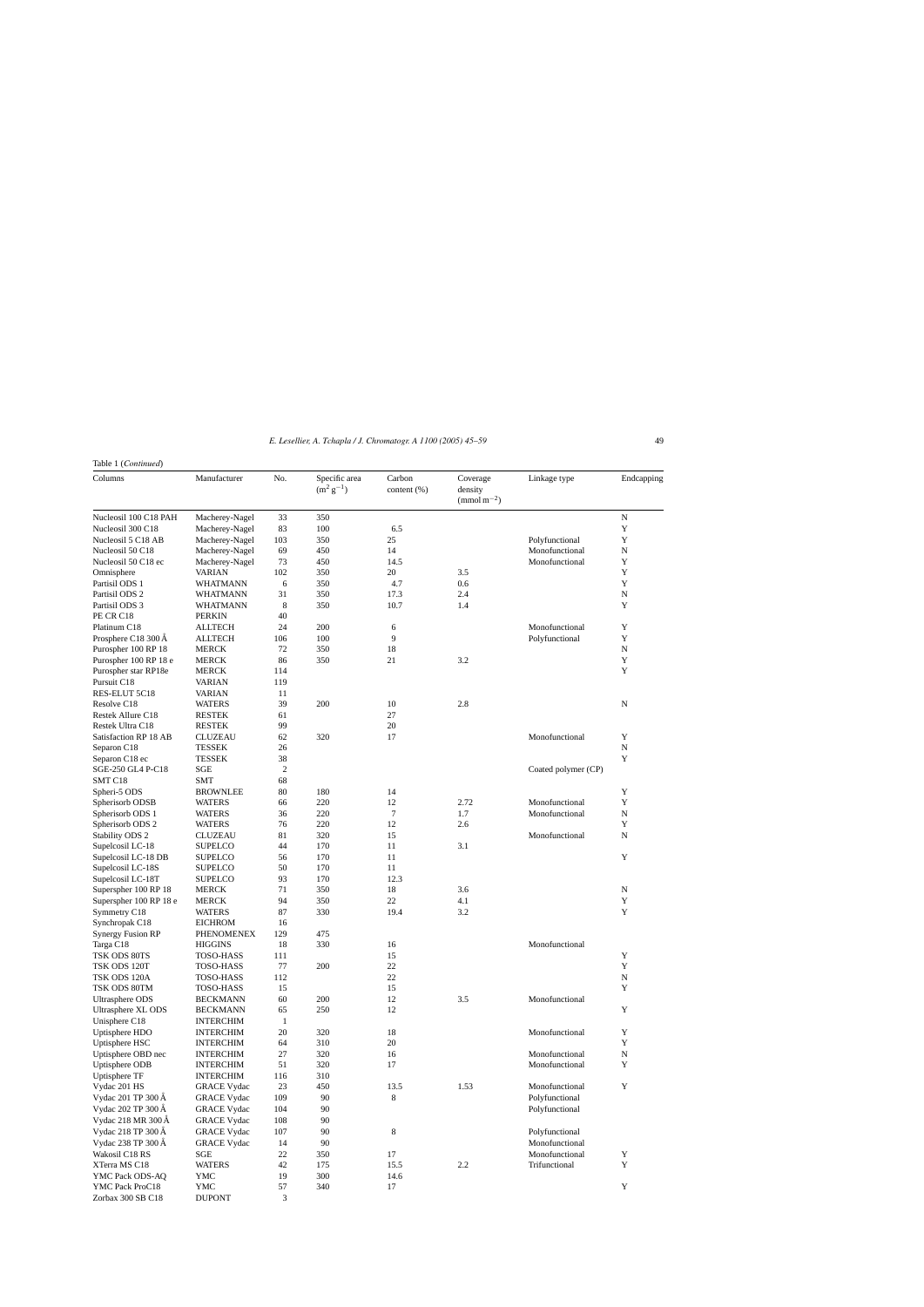<span id="page-5-0"></span>

|  | Table 1 (Continued) |  |
|--|---------------------|--|
|--|---------------------|--|

| Columns            | Manufacturer  | No. | Specific area<br>$(m^2 g^{-1})$ | Carbon<br>content $(\%)$ | Coverage<br>density       | Linkage type        | Endcapping |
|--------------------|---------------|-----|---------------------------------|--------------------------|---------------------------|---------------------|------------|
|                    |               |     |                                 |                          | $\mathrm{(mmol\,m^{-2})}$ |                     |            |
| Zorbax Eclipse XDB | <b>DUPONT</b> | 63  | 180                             | 10.3                     | 3.5                       | DiMeC18             | D          |
| Zorbax Extend      | <b>DUPONT</b> | 101 | 185                             | 12.1                     |                           | Bidentate           |            |
| Zorbax ODS         | <b>DUPONT</b> |     | 330                             | 20                       | 3.5                       |                     | Y          |
| Zorbax RX-C18      | <b>DUPONT</b> | 89  | 180                             | 12                       |                           | DiMeC <sub>18</sub> | N          |
| Zorbax SB C18      | <b>DUPONT</b> | 17  | 180                             | 10                       |                           | DiBuC18             | N          |

The numbers, from 1 to 129, correspond to the tested columns located on [Figs. 6–10.](#page-8-0)



Fig. 1. Structures of the carotenoid pigments used for the chromatographic test.

thin retention factor, whereas the ones of the  $\beta$ -carotene isomers range in a more narrow area. The greater retention of the more polar compound (zeaxanthin) with low methanol shows strong interactions between polar sites of the stationary phase and zeaxanthin. Because of the strong regular decrease in the zeaxanthin retention when increasing the methanol content, a retention inversion between zeaxanthin and  $\beta$ -carotene isomers occurs



Fig. 2. Variation of carotenoid retention factor vs. methanol content in the carbon dioxide mobile phase stationary phase: Vydac 201 TP 54; outlet pressure: 15 MPa;  $T = 25$  °C; flow rate: 3 ml/min.

between 15 and 25% of methanol in carbon dioxide with polymeric C18 stationary phases (Vydac 201 TP).

A final content of 15% of methanol was selected due to the ability of this mobile phase to elute, on polymeric C18 stationary phases, all the isomers of  $\beta$ -carotene before zeaxanthin in a reduced analysis time.

Moreover, because the shape recognition is increased by decreasing the analytical temperature [\[42,43\], t](#page-14-0)he carotenoid test temperature was set at 25 ◦C, below the critical temperature. On the other hand, pressure was set up at 15 MPa to increase the mobile phase density. In these conditions, the density of the subcritical fluid is close to that of a liquid, and the density variations, due to changes in the flow resistance between the different columns, do not significantly modify the role of silanol groups [\[44\],](#page-14-0) or the shape recognition [\[42\].](#page-14-0)

## *3.2. Test validation*

#### *3.2.1. Silanol activity*

Due to the inability of carbon dioxide to establish H-bonding interactions with the silica, supercritical fluid chromatography has been successfully employed in the investigation of the packing material activity [\[44,45\].](#page-14-0) For instance, correlations between the silanols group concentration of silica and the peak shape of phenol were reported in SFC[\[44\]. O](#page-14-0)n the other hand, using identical silica (Develosil) with different bonding density, Tanaka reported that the increase in the retention of butylbenzoate in normal phase liquid chromatography mode was related to the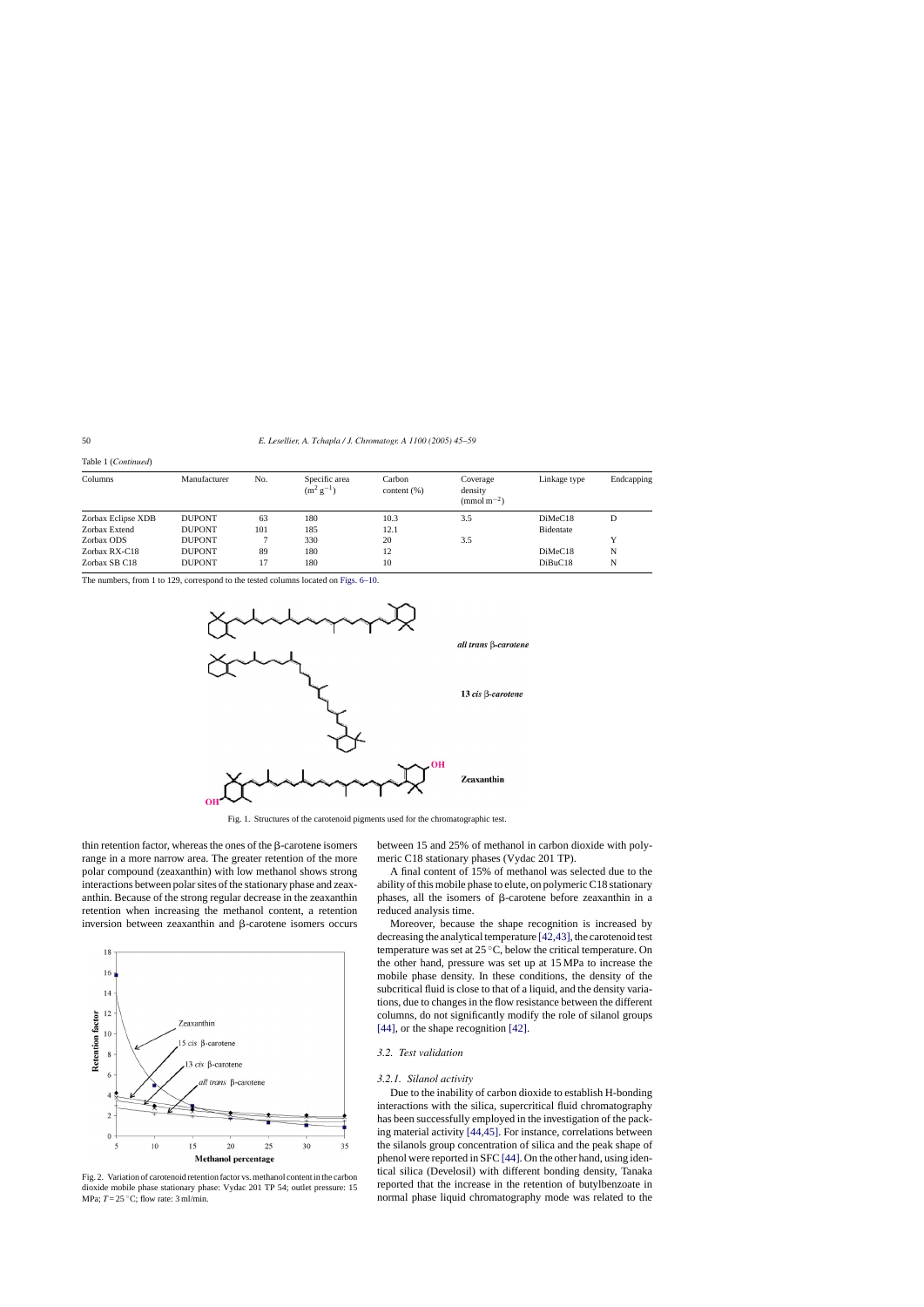Table 2

Comparison of all trans  $\beta$ -carotene/zeaxanthin separation factor (A) and hydroxyl group mumber per nm2 on Partisil stationary phases (B)

| Column         | А     | В    |
|----------------|-------|------|
| Partisil ODS 1 | 0.178 | 2.73 |
| Partisil ODS 2 | 0.511 | 1.75 |
| Partisil ODS 3 | 1.21  | 1.05 |

amount of silanol on the silica surface [\[13\].](#page-13-0) This result underlines that the silanol activity was also observed on bonded silica with non-aqueous mobile phases. Consequently, silanol activity could be studied with supercritical fluid.

Table 2 shows the *all trans*  $\beta$ -carotene/zeaxanthin separation factor and the silanols group concentration values for three Partisil supports, one of them being endcapped (ODS 3).

The increase in the silanol group number per  $nm<sup>2</sup>$  from ODS 3 (1.05) to ODS 1 (2.75) strongly modifies the *all trans*  $\beta$ carotene/zeaxanthin separation factor because of the change in the elution order of the two compounds. The higher the silanol group concentration, the higher the zeaxanthin retention. On  $ODS 1$  and  $ODS 2$  zeaxanthin is eluted after *all trans*  $\beta$ -carotene, showing the strong interactions between the hydroxyl groups of zeaxanthin and residual silanols of these two phases. Such inversion of retention related to the silanols amount was also reported between caffeine and phenol in LC [\[13\].](#page-13-0)

Besides, the *all trans*  $\beta$ -carotene/zeaxanthin separation factor of non-endcapped stationary phases was compared to that of endcapped ones (Fig. 3).

First, no decrease in the retention factor of the hydrophobic compound (all trans  $\beta$ -carotene) was observed between nonendcapped and endcapped phases, as it is sometimes observed when the endcapping treatment is carried out above 300  $\mathrm{^{\circ}C}$  [\[46\],](#page-14-0) due to hydrolysis of the bonding.

For two phases, Separon and Nucleosil, the endcapping treatment does not strongly increase the measured separation factor, showing the weak effectiveness of the treatment used



Fig. 3. Plot of the *all trans*  $\beta$ -carotene/zeaxanthin separation factor vs. the 13 $cis/all$  trans  $\beta$ -carotene separation factor for endcapped (ec) and non-endcapped (nec) stationary phases.

on these phases. However, for the four other phases (Lichrospher, Superspher, Purospher, and Uptisphere), the endcapping treatment induces a dramatic improvement of the *all trans* βcarotene/zeaxanthin separation factor.

Except for Purospher, this improvement is not related to the increase in *all trans*  $\beta$ -carotene retention factor. Consequently, this enhancement is mainly caused by a decrease in retention of zeaxanthin. The large decrease in the concentration of residual silanols onto the endcapped phases reduces the H-bond interactions between zeaxanthin and silanols.

These two studies show that, as expected, the *all trans*  $\beta$ carotene/zeaxanthin separation factor is able to measure the accessibility to silanol groups on the silica surface, and will be used as a silanophilic activity descriptor.

### *3.2.2. Steric selectivity*

Two preliminary investigations were done, first by testing the correlation of the TBN/BaP separation factor obtained both in high performance liquid chromatograpy and in subcritical fluid chromatography, and secondly between the 13-*cis*/*all trans* --carotene and the TBN/BaP separation factor in SubFC. We choose to compare the *cis/trans* β-carotene separation factor to TBN/BaP separation factor rather than comparing it to the triphenylene/*o*-terphenyl separation factor because of the greater discrimination reached by the Sander and Wise test.

Fig. 4 shows the good correlation of the TBN/BaP test between HPLC and SubFC. An identical classification of stationary phases in polymeric, intermediate and monomeric is obtained in SubFC. It is worthy to note a decrease of the separation factor values in SubFC. The TBN/BaP separation factor was then compared to the 13-*cis/all trans* β-carotene separation factor [\(Fig. 5\).](#page-7-0) A satisfactory correlation was observed between the two separation factors.

Among about thirty columns, few differences were observed: the Nova-Pak C18 column being classified as a monomeric by the TBN/BaP test [\[29\]](#page-14-0) and intermediate by the 13-*cis*/*all trans* β-carotene one, and the Partisil ODS 1 being classified as



Fig. 4. Plot of the relationship between SubFC and HPLC retention factors of TbN/BaP (M: monomeric; I: Intermediate; P: polymeric).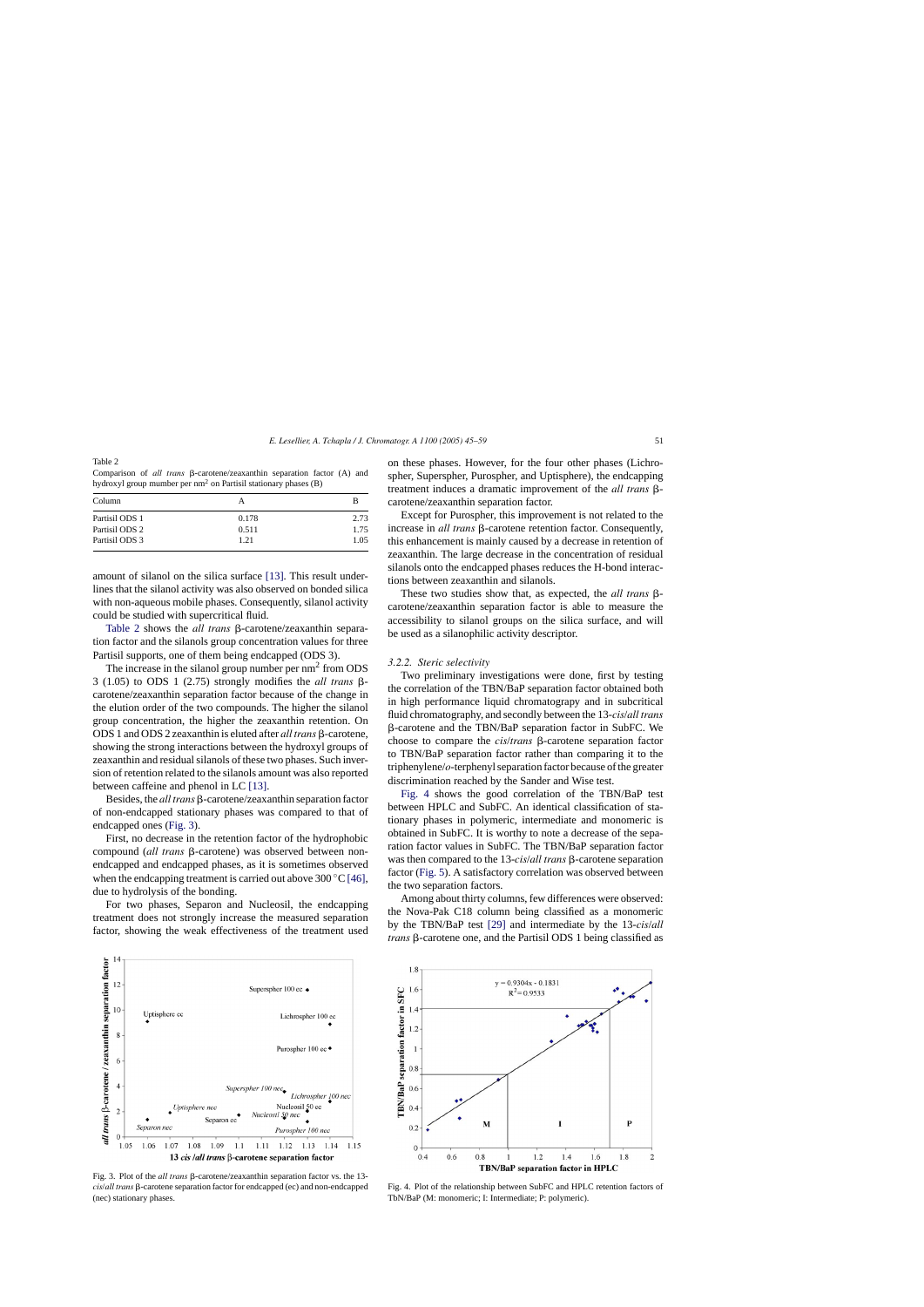<span id="page-7-0"></span>

Fig. 5. Plot of the relationship between 13-cis/all trans  $\beta$ -carotene and TbN/BaP selectivities in SubFC (M: monomeric; I: Intermediate; P: polymeric).

intermediate by the TBN/BaP [\[29\]](#page-14-0) test and monomeric by the 13-*cis/all trans* β-carotene one.

Since the classification of ODS stationary phase is almost identical by using these two tests, it proves that the 13-*cis*/*all trans* β-carotene separation factor is well suited for the evaluation of reversed phase shape recognition related to the bonding density and to the functionality of the stationary phases.

## *3.2.3. Hydrophobicity*

To assess the choice of this hydrocarbonous pigment as a relevant hydrophobicity probe, a comparative classification of different stationary phases was carried out (Table 3), based either on the *all trans*  $\beta$ -carotene or on the amylbenzene (Tanaka test), or the ethylbenzene retention factor (Engelhardt test) [\[data in](#page-13-0) ref. 18].

Few inversions are observed in the three classifications showing that the results are very close and provide similar patterns of hydrophobic column classification. Moreover, the increase in the  $\beta$ -carotene retention factor is related to the increase in the carbon content of the three Partisil ODS phases: ODS 1 (4.7%; *k* = 1.25), ODS 3 (10.7%; *k* = 6.5) and ODS 2 17.3%; *k* = 9.3). A similar increase in retention has been reported with the PAHs

| Table 3                                                  |  |  |
|----------------------------------------------------------|--|--|
| Comparison of column hydrophobicity from different tests |  |  |

| Columns                  |  |  |
|--------------------------|--|--|
| <b>Hypersil Hypurity</b> |  |  |
| Hypersil ODS             |  |  |
| Zorbax RX                |  |  |
| Nucleosil 100-5 HD       |  |  |
| Symmetry C <sub>18</sub> |  |  |
| Purosphere RP 18 e       |  |  |
| Kromasil                 |  |  |
| Eclipse XDB              |  |  |
| Alltima                  |  |  |

A: Engelhardt test (ref. [\[18\]\);](#page-13-0) B: Tanaka test (ref. [\[18\]\);](#page-13-0) C: ref. [\[46\]; D](#page-14-0): our work.

included in the test mixture SRM 869 with these Partisil phases [\[30\].](#page-14-0)

# *3.3. Classification diagram*

#### *3.3.1. Description of the results*

A diagram is plotted by combining the two separation factors, all trans β-carotene/zeaxanthin and 13-*cis/all trans* β-carotene, which allows a first classification of the tested columns [\(Fig. 6\).](#page-8-0) The accessibility to polar sites is related to the *all trans*  $\beta$ carotene/zeaxanthin separation factor, plotted on *Y*-axis. The higher this separation factor, the lower the interactions of zeaxanthin with polar sites.

On the *X*-axis, the 13- $cis/trans$   $\beta$ -carotene separation factor allows to classify four main types of apparent bonded phase organisation: polymer coated silica minor to 1, monomeric with low bonding density from 1 to 1.1; intermediate monomeric with high bonding density from 1.1 to 1.2 and polymeric above 1.2. The location of the stationary phases on this diagram can be related to their polar site accessibility and to their shape recognition. By combining these two selectivities, eight groups of columns can be distinguished from this diagram.

Six columns (#1, 2, 3, 4, 5 and 129) display a retention inversion between the 13-*cis* and *all trans* β-carotene. In fact, all the  $cis$  isomers elute before the *all trans*  $\beta$ -carotene that is in agreement with the slot model of Sander and Wise (the non-linear compounds do not penetrate into the slots of the stationary phase as easily as the linear compounds). Among these phases, at least two (#2, 5) are polymer-coated silica.

The monomeric columns have a 13-*cis*/*all trans* separation factor ranking from 1 to 1.19, and the *all trans*  $\beta$ carotene/zeaxanthin separation factor from 0 to 20. Among all the monomeric columns, the Ultrasphere XL ODS (#65) displays the highest protection against silanophilic interactions and the Hypersil Hypurity (#92) provides the highest 13-*cis*/*all trans* β-carotene separation factor.

Old silica generations (Zorbax ODS (#7), Partisil ODS 1 (#6) have great silanophilic interactions, as reported elsewhere. Their 13-*cis*/*all trans*separation factor is equal to one, indicating monomeric stationary phases with low bonding density, allowing the accessibility of polar compounds to residual silanols. Other type A supports such as Lichrosorb RP 18 (#10), Partisil ODS 3 (#8) and  $\mu$ -Bondapak (#13) are also monomeric with low bonded density, but seem a little bit better protected due either to the use of difunctional silylating agent (Lichrosorb C18) or to endcapping treatment (Partisil ODS 3). The lack of full rehydroxylation of this silica type could explain the weak protection against polar interactions.

Recent phases also display 13-*cis*/*all trans* separation factor equal to one, but with a lower accessibility to residual silanols: Wakosil C18 RS (#22); Targa C18 (#18), Zorbax Stablebond C18 (SB) (#17), and YMC-Pack ODS AQ (#19), Uptisphere HDO (#20), Exelsphere 120 C18 H (#21), Atlantis dC18 (#), Synchropak C18 (#16), Vydac 238 TP 300A◦(#14), Gemini C18 (#129).

Moreover, the isomer separation observed with these phases is unusual, because of the 9 cis isomer is eluted before the all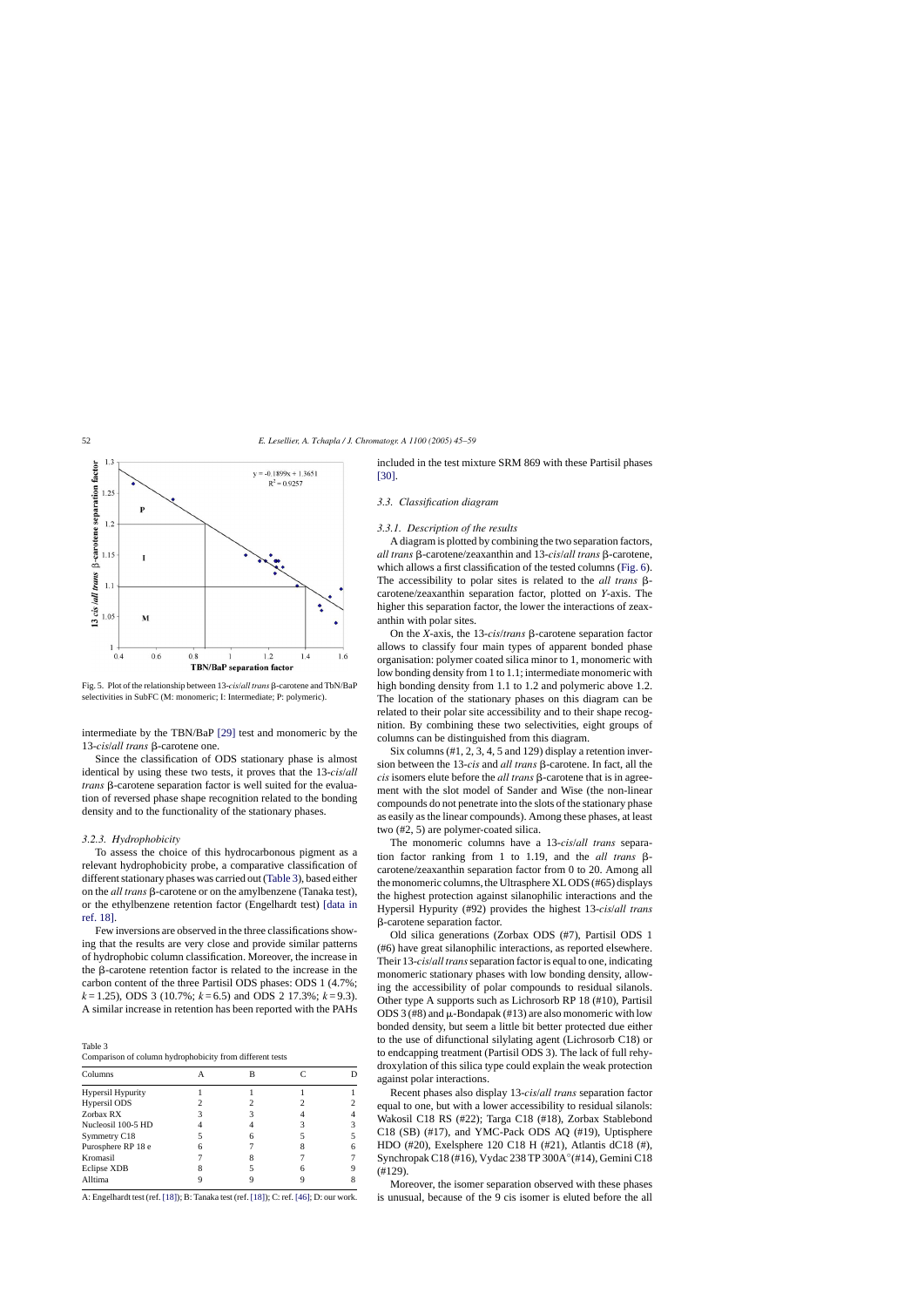<span id="page-8-0"></span>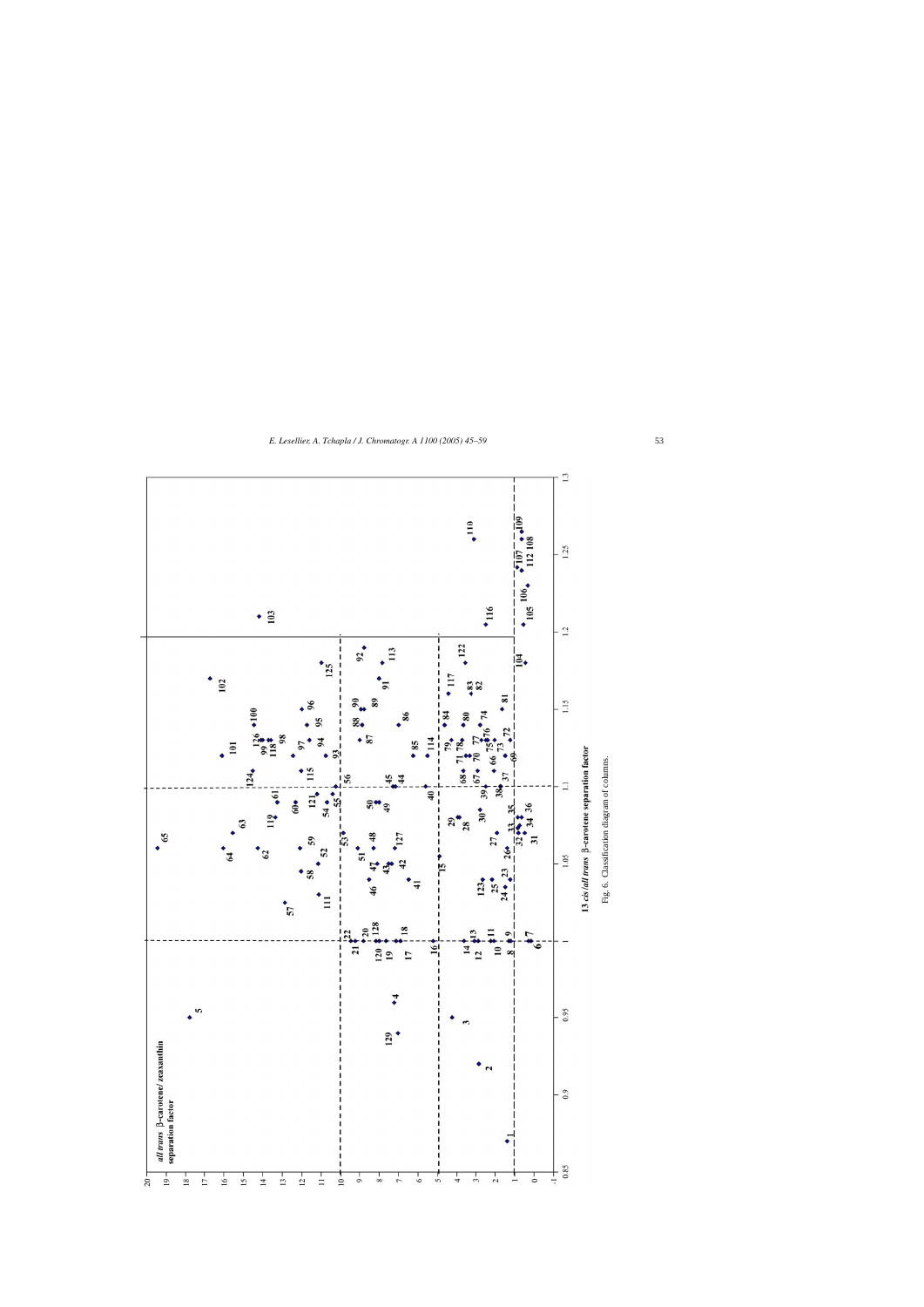trans  $\beta$ -carotene, when  $9\text{-}cis$  isomer elutes with the *all trans*  $\beta$ carotene for all other monomeric phases. This particular separation could be provided by special stationary phase organisation, such as chain rigidity. One can remark that one of these phase (#17) is sterically protected by lateral isopropyl chain.

For other monomeric stationary phases, the increase in the *cis*/*trans*separation factor, ranging from 1.025 to 1.19, is related to an increase in the apparent bonding density, which favours the separation between the 13-*cis/all trans* β-carotene isomers, i.e. the shape recognition.

However, this increase in the bonding density can not be correlated to a decrease in the polar site accessibility, as would be expected from the Dorsey and Dill model with stationary phases having a surface coverage above  $3 \mu$ mol/m<sup>2</sup> [\[47\]. B](#page-14-0)esides, other parameters such as surface area and pore diameter are able to change the shape recognition, i.e. the apparent bonding density.

Some of the stationary phases which have a medium accessibility (from 1 to 5 for *all trans* β-carotene/zeaxanthin separation factor) are non-endcapped such as: Uptisphere ODB n-ec (#27), Nucleosil 50 C18 (#69), Separon C18 (#38), Resolve C18 (#39), Supersphere 100 RP18 (#71), Lichrospher 100 RP18 (#74), Purospher 100 RP18 (#72), explaining their ability to interact with polar compounds, whatever their bonding density. Others are endcapped, but have low carbon content (from 5 to 8%) such as: Platinum C18 (#24), Brava BDS (#78), Nova-Pak C18 (#84).

Among the phases displaying low accessibility to residual silanols (all trans  $\beta$ -carotene/zeaxanthin separation factor ranging from 5 to 10), the encapped versions of the previous ones can be found, such as: Uptisphere ODB (#51), Lichrospher (#88) and Purospher (#86).

Some of these stationary phases are considered as fully endcapped packing: Develosil C18 (#45), Symmetry C18 (#87), Hypersil BDS (#90) and Hypersil HyPurity (#92), but at least one of these packing is non-endcapped and based on high-purity silica : Zorbax RX C18 (#89).

Other monomeric columns show a very low accessibility to polar compounds (all trans  $\beta$ -carotene/zeaxanthin separation factor ranging from 10 to 20). Several have both a high surface coverage (above  $3 \mu$ mol/m<sup>2</sup>) and endcapping treatment.

Based on high purity silica, they are often called "base desactivated" or "special base" because they are especially devoted to the analysis of basic compounds.

The classical columns are: Kromasil C18 (#100), Zorbax Eclipse XDB (#63), Nucleosil 100 C18 HD (#97), Luna C18(2) (#52), Supelcosil LC-18 DB (#56), Hypersil Elite (#96), Inertsil ODS-2 (#95), Ultrasphere ODS (#60) and XL ODS (#65).

New supports have been developped corresponding to these criteria: Omnisphere C18 (#102), Restek Ultra C18 (#99), HAIsil HL C18 (#98), Satisfaction RP 18 AB (#62), Restek Allure C18 (#61), Exelsphere ODS 2 (#59), Genesis C18 (#54), YMC-Pack Pro C18 (#57), Nucleodur Gravity C18 (#118), Pursuit C18 (#119).

All the silica which present a 13-*cis*/*all trans* isomer separation factor higher than 1.2 are polymeric supports: Vydac 201 TP (#109); 218 TP (#107), 218 MR (#108), Prosphere C18 (#106), Baker C18 WP (#105), TSK OD S 120A (#112).

Moreover, the order of elution of zeaxanthin and  $\beta$ -carotene on these phases is opposite to that observed on the other stationary phases, zeaxanthin being more retained than  $\beta$ -carotene. This inversion of elution order shows the great accessibility to polar sites on these stationary phases, despite the coverage of the silica by the polymeric bonded phase.

Consequently, Vydac 202 TP (#104) can also be considered as a polymeric stationary phase even if the 13-*cis*/*all trans* separation factor is only equal to 1.19.

This kind of stationary phase is obtained by using trifunctional silylating reagents, in the presence of water traces, leading to the bonding of more than one octadecyl chain from one surface silanol, through condensation reaction [\[11\]. T](#page-13-0)he shape recognition of polymeric stationary phases has been extensively studied [\[11,29–31\], a](#page-13-0)nd their ability to separate 13-*cis*/*all trans* isomers of  $\beta$ -carotene previously discussed. However, other stationary phases, described as polymeric ones by the TbN/BaP test [\[29\],](#page-14-0) do not display such high 13-*cis/all trans* β-carotene separation factor: Hypersil Green PAH (#35); Lichrospher LC-PAH (#34); Nucleosil C18 PAH (#33); Spherisorb ODS1 (#36) Hypersil PAH (#32) and Partisil ODS 2 (#31). A number of these phases are especially devoted to the PAH separation as indicated by their name.

The 13-*cis/all trans*  $\beta$ -carotene separation factor difference between these two polymeric column types seems due to the pore diameter, equal to 300 Å for the first ones and around 100 Å for the second ones. Sander and Wise reported an increase in the shape separation factor related to the increase in the pore diameter for polymeric stationary phases, whereas little difference was observed for the monomeric ones [\[48\].](#page-14-0)

Consequently, despite the identical functionality of the bonded phase, these two types of polymeric phases, according to the carotenoid test, do not have an identical behaviour regarding shape recognition.

Finally, three polymeric columns have a lower silanol activity: Uptishere TF (#116), Nucleosil 100 C18 AB (#103) and Baker C18 NP (#110). The reduced silanol activity can be due to chemically cross-linked C18 modification, or additional endcapping treatment.

#### *3.3.2. Hydrophobicity of monomeric C18 columns*

Due to their low carbon content, the polymeric C18 phases display a weak hydrophobicity, when the hydophobicity of monomeric phases strongly varies. To study these variations, monomeric columns were classified into four groups, in which columns have both close shape recognition and silanophilic interactions.

The columns in group 1 are monomeric with a low bonding density (13-*cis/all trans*  $\beta$ -carotene separation factor ranges from 1.0 to 1.1) and a medium accessibility to residual silanols (all trans  $\beta$ -carotene/zeaxanthin separation factor ranges from 1 to 5) ([Fig. 7\).](#page-10-0)

This medium accessibility to residual silanols was expected on Resolve C18 (#39), Uptisphere ODB nec (#27), Separon C18 (#26), Nucleosil 100 (#37) which are not endcapped. The low carbon content (6%), associated to a low specific surface area  $(200 \,\mathrm{m}^2/\mathrm{g})$ , of platinum C18 (#24) induces a low apparent bond-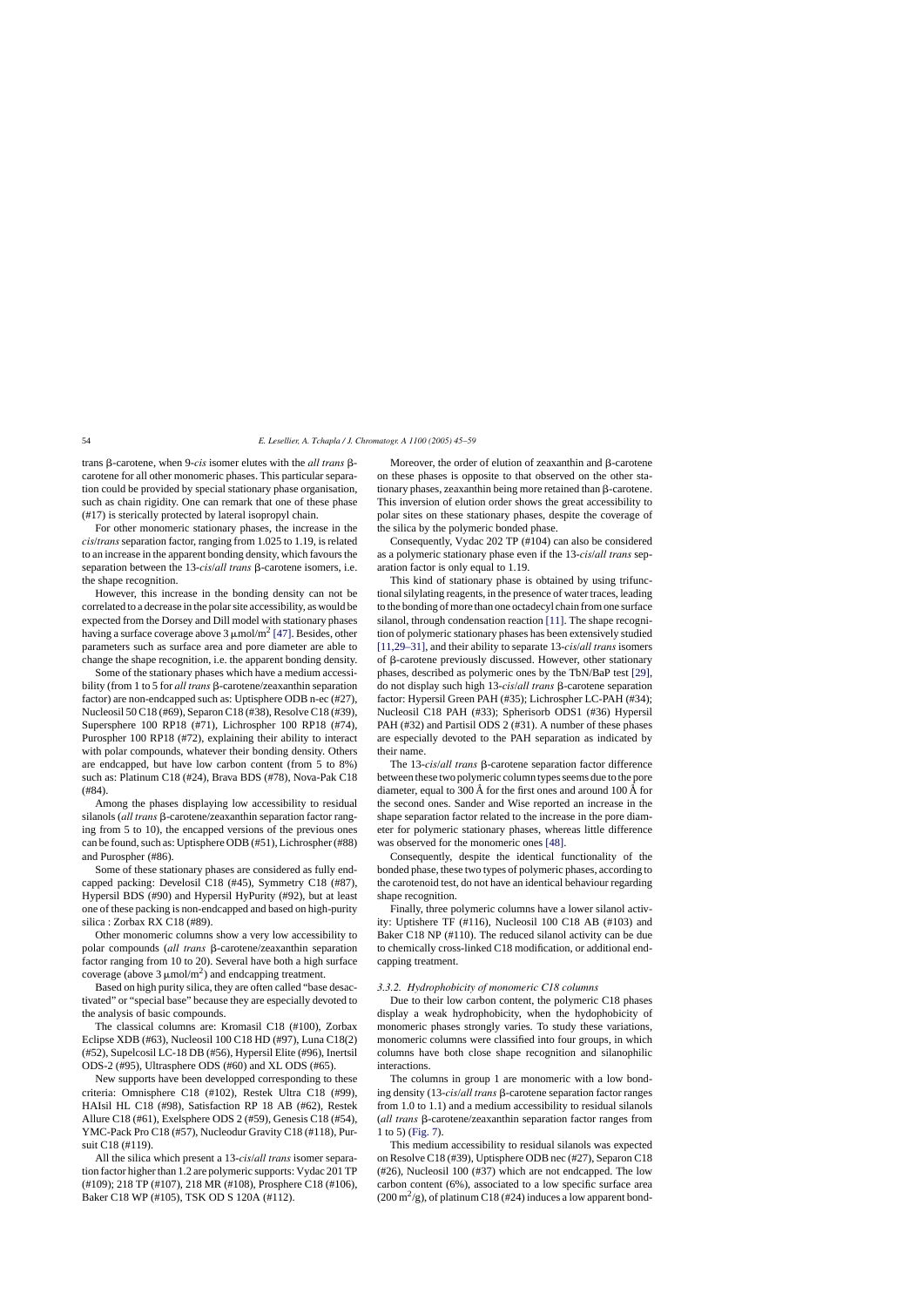<span id="page-10-0"></span>

Fig. 7. Retention factor of *all trans*  $\beta$ -carotene vs. *all trans*  $\beta$ -carotene/ zeaxanthin separation factor for columns of Group 1.

ing density which explains the polar site accessibility. Vydac 201 HS (#23) and Bondasorb C18 (#25) have the lowest hydrophobicity in this group. This seems to be surprising for Vydac 201 HS because its carbon content and its surface area are twice those of Platinum C18. However, the bonded phase coverage remains low  $(1.53 \,\mathrm{\mu} \mathrm{mol/m^2})$ .

Despite different bonding technology reported by the supplier, two columns in this group have identical chromatographic behaviour, Adsorbosil (#28) and Econosil (#29), with both the same specific surface  $(450 \text{ m}^2/\text{g})$  and the same carbon content (15%).

The columns in group 2 are monomeric with a high bonding density (13-*cis/all trans*  $\beta$ -carotene separation factor ranges from 1.1 to 1.2), with the same accessibility to residual silanol as columns of group 1 (all trans  $\beta$ -carotene/zeaxanthin separation factor ranges from 1 to 5) (Fig. 8).

The low hydrophobicity of some columns can be explained by a surface area around  $200 \,\mathrm{m}^2/\mathrm{g}$  leading to a final carbon content ranging from 7 to 12%: Adsorbosphere XL (#82), Spherisorb

ODS 2 (#76), Exsil ODS (#75), Brava BDS (#78), Nova-Pak C18 (#84), TSK 120 TM (#77).

The Exsil ODS (#75), the TSK ODS 120 (#77) are quite similar to Spherisorb columns, as well for the silanophilic interactions as for hydrophobicity.

Other columns have a higher hydrophobicity due both to great surface area, from  $350 \text{ m}^2/\text{g}$  (Lichrospher (#74), Superspher (#71)) to  $450 \text{ m}^2/\text{g}$  (Nucleosil 50 (#69), Normasphere ODS 2 (#70)) and higher carbon content, from 14 (Nucleosil 50) to 21% (Normasphere ODS2).

Numerous couples of columns have close properties: Adsorbosphere XL (#82) and Nucleosil 300-5 C18 (#83); Spheri-5 ODS (#80), Brava BDS (#78) and Cosmosil C18 AR II (#122); Colosphere 18 (#67) and Lichrosphere C18 (#74); Stability ODS 2 (#81) and Nucleosil 50 C18 (#69).

One monolithic silica is also included in these phases: Chromolith RP 18e (#79). Classically in HPLC, this silica rod column is compared, in terms of separation factor, to the Purospher 100 RP 18e (#86) [\[49\].](#page-14-0)

If the shape recognition on these two silicas is very close, the results show that the accessibility of polar compounds to the monolithic silica surface is twice to that measured on the Purospher one.

The columns in group 3 are monomeric with a low bonding density (13-*cis/all trans*  $\beta$ -carotene separation factor ranges from 1.0 to 1.1) and a low accessibility to residual silanols (*all trans* β-carotene/zeaxanthin separation factor ranges from 5 to 20) (Fig. 9)

One of these columns has the highest hydrophobicity of all columns tested: Uptisphere HSC (#64). In comparison to the Uptisphere ODB ec (#51) having the same surface area, the apparent bonding density remains low (1.06) whereas the silanophilic interactions are reduced. Consequently, this great hydrophobicity seems rather due to a stronger endcapping treatment than to an increase in the bonding density of the ODS chains.

Two other columns also display a high hydrophobicity and a close chromatographic behavior: YMC-Pack Pro C18 (#57) and Restek Allure (#61).



Fig. 8. Retention factor of *all trans*  $\beta$ -carotene vs. *all trans*  $\beta$ -carotene/ zeaxanthin separation factor for columns of Group 2.



Fig. 9. Retention factor of all trans  $\beta$ -carotene vs. *all trans*  $\beta$ -carotene/ zeaxanthin separation factor for columns of Group 3.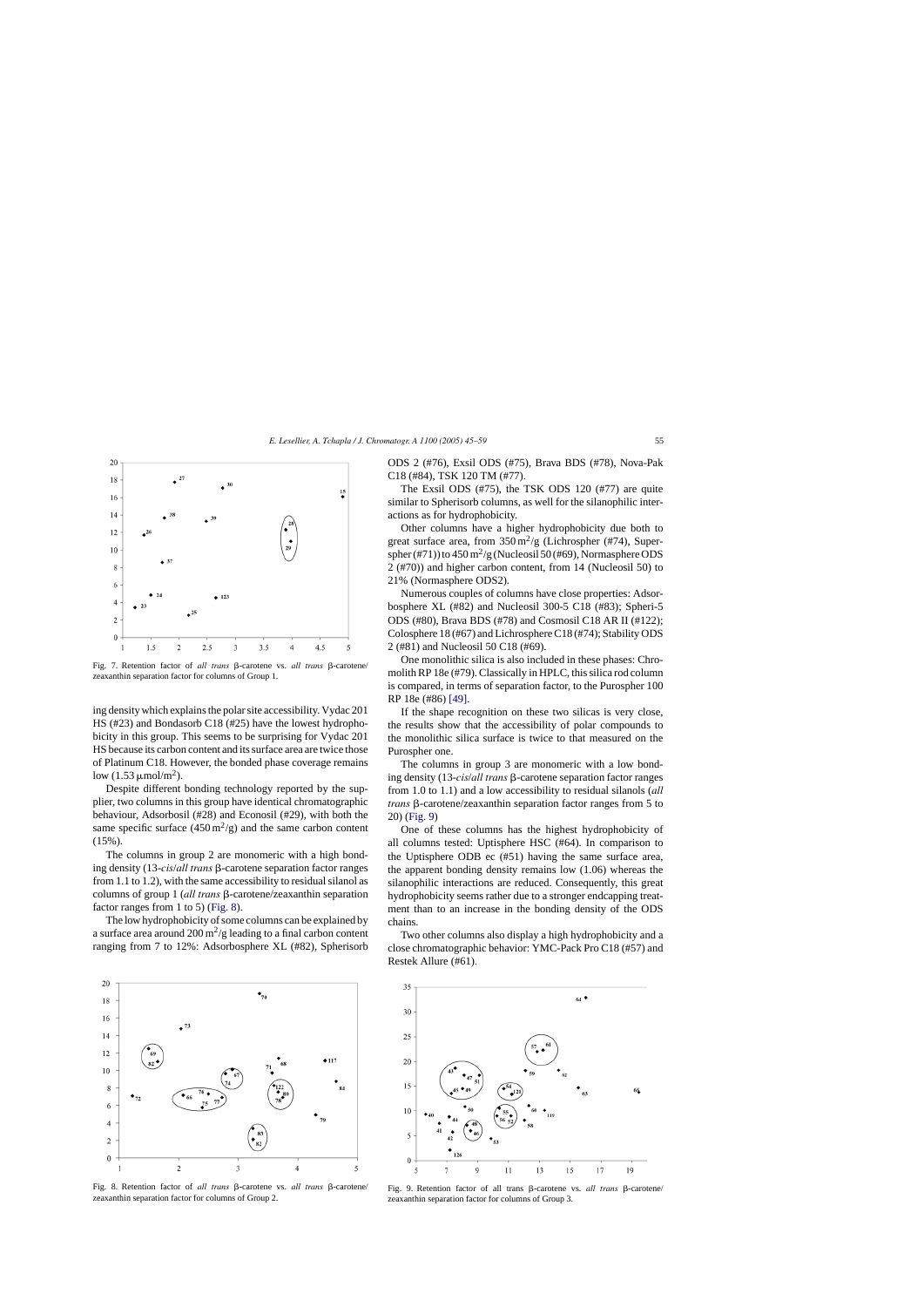For Clipeus C18 (#47), Inertsil ODS 3 (#43), Hypersil 100 C18 (#49), Develosil C18 (#45) and Uptisphere ODB (#51) the high hydrophobicity seems rather due to a great surface area (from 350 to  $450 \text{ m}^2/\text{g}$ ) than to a high bonding density on the silica surface. On the base of the studied performances, these columns could be interchangeable.

Hypersil ODS (#48) and Apex C18 (#46) have the same surface area  $(170 \text{ m}^2/\text{g})$ , and identical chromatographic properties, when Genesis C18 (#54) and Cosmosil C18 MS (#121) have the same surface area and probably close carbon content.

However, it seems surprising that Supelcosil LC 18 DB (#56) having both a low surface area  $(170 \text{ m}^2/\text{g})$  and a low carbon content (11%) should be close to Luna C18(2) (#52) and Adsorbosphere HS (#55) having high carbon contents (around 20%) and greater surface areas.

Capcell Pak (#58) and Delta pak (#53) made by polymer encapsulation, present a low silanophilic interaction ability, with regard to their low hydrophobicity. The encapsulation of these columns seems to be efficient to avoid silanophilic interaction, but does not induce an inversion in the retention of *cis*/*trans* isomers as other polymer coated phases do (#2 and 5). The better shielding of silanols by polymeric coated stationary phases was also assessed by the study of the retention order between ethylbenzoate and toluene [\[14\].](#page-13-0)

As reported previously, among all monomeric columns the lowest ability to interact with polar compounds is reached by Ultrasphere ODS XL (#65), despite a weak apparent bonding density (13 *cis*/*all trans* separation factor = 1.06).

The columns in group 4 are monomeric with a high bonding density (13-*cis/all trans*  $\beta$ -carotene separation factor ranges from 1.1 to 1.2) and a medium or low accessibility to residual silanols (all trans  $\beta$ -carotene/zeaxanthin separation factor ranges from 5 to 20) (Fig. 10)

Most of these phases are made from high-purity silica (type B), explaining why they display low silanophilic interactions. The silicas, having a surface area ranging from 170 to  $200 \text{ m}^2/\text{g}$ (Discovery C18 (#91), Hypersil HyPurity (#92), Zorbax RX



Fig. 10. Retention factor of *all trans*  $\beta$ -carotene vs. *all trans*  $\beta$ all trans Bcarotene/zeaxanthin separation factor for columns of Group 4.

(#89), Hypersil BDS (#90), Supelcosil LC 18T (#93)) display a lower hydrophibicity than those having a surface area greater than 300 or  $350 \text{ m}^2/\text{g}$  (Lichrospher RP 18e (#88), Superspher RP 18e (#94), Alltima C18 (#85), Symmetry C18 (#87), Omnisphere C18 (#102), and Kromasil C18 (#100)).

Nucleodur Gravity C18 (#118) looks like Kromasil C18 (#100) which is often chosen as a reference material.

Numerous columns have close chromatographic properties: Supelcosil LC-18 T (#93), Superspher 100 RP 18e (#94), Inertsil ODS 2 (#95), Hypersil Elite (#96), Nucleosil 100 C18 HD (#97) and Alltima HP C18 (#125), despite their different carbon content and specific area.

Nucleosil 100 C18 HD (#97) displays a low accessibility to polar sites in regards of its hydrophobicity. However, given its carbon content (20%), its hydrophobicity is low in comparison to the carbon content of Discovery C18 (#91) (12.5%), Hypersil HyPurity (#92) (13%), Hypersil BDS (#90) (11.1) or Betabasic C18 (#113) (13%), which have a close Hydrophobicity.

Moreover, despite this high carbon content, the bonding density of Nucleosil 100 C18 HD is lower (13-*cis*/*all trans* separation factor  $= 1.12$ ) than the one of the previous phases. A great part of the carbon content of Nucleosil 100 C18 HD could be provided by the special base deactivated treatment, which strongly reduces the silanol accessibility, increasing neither hydrophobicity nor the bonding density.

Haisil HL C18 (#98), Restek Ultra C18 (#99) and Alltima HP C18 HL (#124) are the most hydrophobic supports in this group, when Omnisphere (#102) and Zorbax Extend (#101) have the lowest silanol accessibility.

A column can be replaced by another keeping one property constant. For instance, between Hypersil Hypurity (#92), Hypersil BDS (#90), Zorbax RX C18 (#89), Lichrospher 100 RP 18e (#88), Symmetry C18 (#87), the accessibility to polar sites is nearly the same, while the hydrophobicity increases from Hypersil Hypurity to Symmetry. In this range of retention factors (from 6 to 11), and following the Purnell equation, this increase favours the resolution.

On the other hand, by keeping the retention factor of apolar compounds quite constant, the use of Zorbax Extend (#101), or Kromasil (#100), or Nucleodur Gravity C18 (#118), or Purospher RP 18e (#86), or Symmetry C18 (#87) or Superspher 100 RP 18e (#94) will change the retention of polar solutes as the all trans  $\beta$ -carotene/zeaxanthin separation factor ranges from 7 to 16 showing the decrease in the polar compound retention.

Such methods can be used to choose or replace a column in any group of monomeric column.

Moreover, column of group 1 and 2 can be selected if the aim is to favour retention of polar compounds, when column of group 3 and 4 could be preferred to avoid silanophilic interactions of basic compounds. Besides, high steric recognition will be favored by columns of group 2 and 4, which display higher bonding density.

#### *3.4. Comparison with other tests*

Two points should be discussed when working on column classification: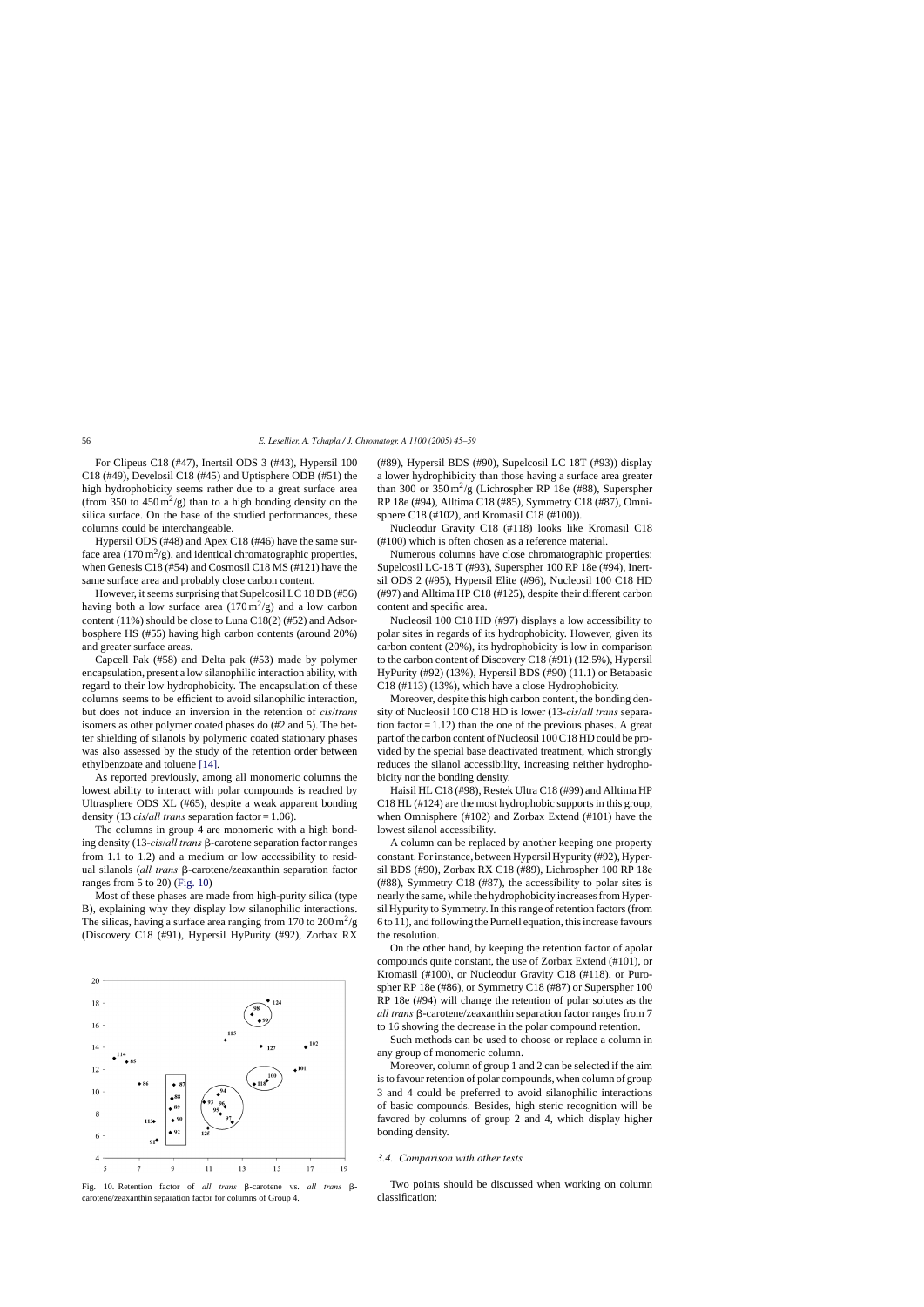- (1) How relevant is the used test to measure hydrophobicity, silanol activity and steric separation factor?
- (2) Do the calculation methods (PCA or ranking with *F*-value) performed provide better classification than simple and direct comparison (radar plots, classification diagrams).

Concerning the first question, the hydrophicity study based on the carotenoid test in SFC displays almost identical classification to the ones obtained from the retention of all classical compounds analysed in HPLC (amylbenzene).

About the silanol activity, the variations of the SFC separation factor between *all trans* β-carotene/zeaxanthin (ranging from 0.3 to 20) are larger than the one of caffeine/phenol, or benzylaniline/phenol at pH 7 or 2.6 often used in HPLC [\[49\].](#page-14-0)

This important range observed in SFC favours a direct comparison of column properties, without the use of chemometric methods.

Nevertheless, we compared our results to those obtained in refs. [\[17,49–52\],](#page-13-0) because of the large data set available from these references. Applied on more than fifty columns (data in refs. [\[49,51,52\]\),](#page-14-0) identical conclusions on silanol activity were drawn from *all trans*  $\beta$ -carotene/zeaxanthin separation factor and both caffeine/phenol or benzylamide/phenol selectivities at pH 7.6. However, no correlation appears between *all trans*  $\beta$ carotene/zeaxanthin separation factor and benzylamide/phenol separation factor at pH 2.7.

Consequently, due to results gained from the comparison of endcapped and non-endcapped stationary phases, our test is rather related to hydrogen-bond ability rather than ionic interactions. Indeed, protonation of zeaxanthin might not occur in CO2/MeOH subcritical phase, contrary to protonation of amines in HPLC at neutral pH. The ionic interactions can probably not be evaluated by the carotenoid test.

However, few differences appear in PCA classification when using separation factor at pH 7.6 or at pH 2.7. This shows the difficulty to clearly identify the part of the ionic and hydrogen bonding interactions even in HPLC.

For studying the steric selectivity, our previous comparison with the data of Sander and Wise [\[29\]](#page-14-0) shows that the range of the 13-*cis*/*all trans* separation factor between 1 and 1.2 is sufficient to allow a accurate classification on the basis of stationary phase apparent functionality. No satisfactory correlation was found between our results and the triphenylene/o-terphenyl separation factor proposed by Tanaka and coworkers [\[13\],](#page-13-0) mainly because no polymeric phases were included in the set we used for this comparison (Euerby data, ref. [\[49\]\),](#page-14-0) and also because the triphenylene/o-terphenyl separation factor does not describe differences for monomeric stationary phases [\[15,53\].](#page-13-0)

The second question concerning the use of a calculation method is uneasy, but general trends can be drawn.

PCA analyses are required for the selection of the more relevant parameters from a large set of parameters[\[50–52\]. H](#page-14-0)owever, the same authors concluded that the definition of column groups based on PCA plot was difficult [\[54\]. B](#page-14-0)esides, whatever the nature of the descriptors retained, PCA analyses use at least three or four chromatographic measurements (retention factors, selectivities).

It allows to distinguish C18 endcapped/non-endcapped columns or the silica type (A or B), alkyl polar embedded ones, and C8 stationary phases (which obviously display a lower hydrophobicity than C18) [\[17,47–50,54,55\].](#page-13-0) In regard of the numerous classification trials performed to select the most pertinent descriptors of stationary phase properties, the resulting discrimination seems a little bit disappointing.

Visky et al. [\[50,55\],](#page-14-0) by using four chromatographic parameters, obtained with three analytical conditions, classified columns in six groups: Ia, Ib, IIa, IIb, IIc, III. By comparison with our classification, we agree with some conclusions such as:

- (1) The lower hydrophobicity of columns in group Ib compared to columns in group Ia.
- (2) The greater silanol activity of columns in groups IIa and IIb.
- (3) Columns having a *all trans* β-carotene/zeaxanthin separation factor higher than 5 are classified into groups Ia and Ib.

However, the classification obtained by PCA is not always very clear and does not allow a fine discrimination:

- (1) Group 1a is supposed to contain only type B silica, but at least 4 type B silica are also found in group 1b.
- (2) According to the carotenoid test, YMC Hydrosphere, Wakosil RS, Zorbax SB, Uptisphere HDO (group Ia) display special steric recognition that can not be estimated by the TER/TRI separation factor of the Tanaka test.
- (3) On the other hand, no significant difference in the silanol activity appears from the carotenoid test between Hypersil ODS (group IIc), Supelcosil LC-18 (group IIb), Luna C18(2) and Uptisphere ODB (group Ia).

Moreover, columns not classified in the same PCA group do perform identical separation of acetylsalicylic acid and its impurities (Kromasil, ACE C18, Spherisorb ODS2), when columns classified in the same group do not provide the same separation performance eon this separation (ACE C18 and Hypersil Elite) [\[55\].](#page-14-0)

The column ranking is an other way to classify the columns [\[54,56–58\].](#page-14-0) This method is based on the results obtained for a reference column. Then, a *F* (or *F*\*) factor is calculated from the differences of five test values between the reference column and a column i. The *F*-value of the reference column is equal to 0. The smaller the *F*-value, the closer the chromatographic behaviour of the column compared to the selected reference. Such columns can be exchanged because they provide identical separations.

However, it is difficult to determine the cut-off *F*-value, from which the columns are really different. On the basis of the hydrophobic subtraction model used for reversed phase columns, the *F*-values obtained for C8 and type B silica C18 do not allow a clear classification of these phases, when Hydropho-bicity is really different between C8 and C18 chains [\[58\]. C](#page-14-0)onsequently, analyses performed on different samples display close separations for most of the studied phases despite their very varied *F*-values [\[57\]. O](#page-14-0)ne hypothesis to explain this lack of dis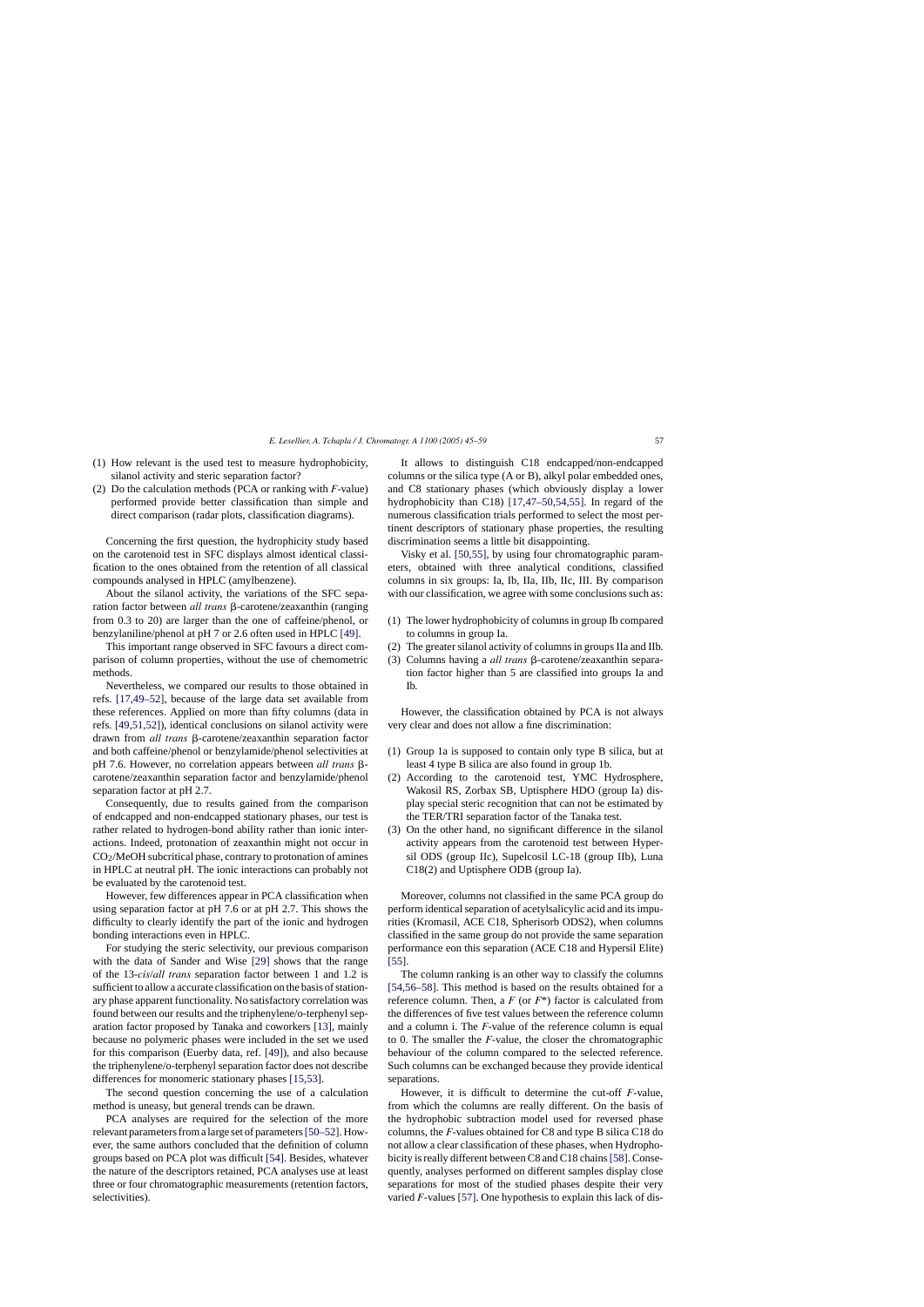<span id="page-13-0"></span>crimination is related to the term used for the hydrophobicity evaluation (**H**). This term is obtained by a log *k*–log *k* plot of chosen compounds on a reference column and the tested column. **H** is the slope of this plot. Consequently, in the same manner as the methylene separation factor, **H** does not take into account the phase ratio of the columns, i.e. the surface area or the bonding density differences between two C18 columns. Both criteria ( $\alpha$  CH<sub>2</sub>, **H**) are not satisfactory parameters to measure the hydrophobicity of a column, as their values vary in a narrow range between different C18 bonded phases.

On the other hand, the steric hindrance term (**S**) is different from the shape selectivity studied by Tanaka or Sander and Wise, and neither related to the first nor to the second known tests. The relevance of the **S** value is not warranted at this time.

The use of an additional criterion such as the chromatographic response function (CRF) is often required. This CRF-value, determined on a chosen separation, varies from 0 (no separation) to 1(baseline separation). A classification was done on 59 columns, by using the *F* parameter calculated from the Tanaka test experiments. Results show that columns having a *F*-value equal to 10.087 (Lichrospher RP 18), and classified at the rank 52, have a CRF-value equal to 1, meaning that despite its apparently very different properties, Lichrosphere RP 18 was able to perform the same separation as the reference column [\[56\].](#page-14-0)

In our case, the use of classification diagrams, selecting the column family on two complementary separation factors (steric recognition and silanol accessibility) allows to select easily the columns having close separation properties.

The second diagram, displayed for monomeric stationary phases, can be used to choose the hydrophobicity. An increase of hydrophobicity can enhance the resolution thanks to the higher retention factors. A decrease of hydrophobicity favors the reduction of the analysis time, and of solvent consumption.

#### **4. Conclusions**

Results obtained on 129 columns allowing a rational classification of the stationary phases are obtained without the use of chemometric or ranking treatments. This simple subcritical test allows the measurement of the main column properties: hydrophobicity, silanol accessibility and shape recognition. Based on the three measurements done from one carotenoid pigments analysis, the tested columns can easily be compared by using two classification diagrams. These diagrams make easier the choice of the most appropriate stationary phase in HPLC, in regard to the compound structural differences.

General trends of the silica treatment effect clearly appear, supported by targeted investigations and the knowledge of numerous classical phases. However, as reported by numerous other works, it is impossible to explain all the differences between columns because of the diversity of silica treatments before and after the linkage of the C18 chains, and the combination of these treatments.

Moreover, the results show that different treatments can lead to close chromatographic behaviour, not only on the residual silanol separation factor, but also on Hydrophobicity and steric recognition.

Whatever the bonding chemistry, column having close chromatographic behaviours are located in the same area of these diagrams, and can be exchanged without great changes in mobile phase conditions. On another hand, the change of chromatographic properties requires the use of a column clearly located in another part of the classification diagram plotted from two selectivities.

The results obtained on special stationary phases such as embedded or hydrophilic endcapped ones will be discussed in a further paper.

#### **Acknowledgements**

The authors wish to thank M. Dumas, R. Eksteen (Supelco), A.M. Campiano (Dionex), V. Louchard, C. Schnell, D Fraysse, R. Pichancourt (Alltech), M. Morandini (Shandon), D. Renou, P. Allard (Perkin Elmer), F. Sarlin (Touzart et Matignon), F. Neveu (Agilent), M. Anselme (Beckman), J.J. Beaurin (Colochrom), R. Brun (Restek), D. Charbonneau (Interchim), M. Cluzeau (Infolabo), T. Domenger (TSP), J.M. Guevel, P. Landrieu, G. Poletti (Merck), R. Guyon (Macherey-Nagel), M. Kalbfleisch (Baker), D. Moes, M. Panpaloni, N. Vonk (Varian), G. Paton (Eichrom), P. Saint-Martin (Chrompak), F. Rabel (Whatmann), A. Tisserand (Waters), R. Solomon (Phenomenex) for the generous gift of columns.

### **References**

- [1] J.J. Kirkland, J. Chromatogr. Sci. 9 (1971) 206.
- [2] H. Engelhard, H. Löw, W. Gützinger, J. Chromatogr. 544 (1991) 371.
- [3] H.A. Claessens, E.A. Vermeer, C.A. Cramers, LC–GC Int. 6 (1993) 692.
- [4] B. Buszewski, Z. Suprinowicz, Chromatographia 24 (1987) 573.
- [5] K.K. Unger, in: K.K. Unger (Ed.), Packing and Stationary Phases in Chromatographic Techniques, vol. 47, Marcel Dekker Publ., 1990, Chromatographic science series.
- [6] J. Nawrocki, J. Chromatogr. A 779 (1997) 29.
- [7] J. Köhler, J.J. Kirkland, J. Chromatogr. 385 (1987) 125.
- [8] R.E. Majors, M.J. Hopper, J. Chromatogr. Sci. 12 (1974) 767.
- [9] R. Amos, J. Chromatogr. 204 (1981) 469.
- [10] J.J. Kirkland, J.L. Glajch, R.D. Farlee, Anal. Chem. 61 (1989) 2.
- [11] L.C. Sander, S. Wise, Crit. Rev. Anal. Chem. 18 (1987) 299.
- [12] A.P. Goldberg, Anal. Chem. 54 (1982) 342.
- [13] K. Kimata, K. Iwaguchi, S. Onishi, K. Jinno, R. Eksteen, K. Hosoya, M. Araki, N. Tanaka, J. Chromatogr. Sci. 27 (1989) 721.
- [14] H. Engelhardt, M. Jungheim, Chromatographia 29 (1990) 59.
- [15] H. Engelhardt, M. Arangio, T. Lobert, LC–GC Intl. 15 (1997) 803.
- [16] T. Hamoir, F. Cuesta Sanchez, B. Bourguignon, D.L. Massart, J. Chromatogr. Sci. 32 (1994) 488.
- [17] E. Cruz, M.R. Euerby, C.M. Johnson, C.A. Hackett, Chromatographia 44 (1997) 151.
- [18] H.A. Claessens, M.A. Van Straten, C.A. Cramers, M. Jezierrska, B. Buszewski, J. Chromatogr. 826 (1998) 135.
- [19] D.V. Mc Calley, J. Chromatogr. A 844 (1999) 23.
- [20] U.D. Neue, P. Ed Serowik, B.A. Iraneta, T.H. Alden, Walter, J. Chromatogr. A 849 (1999) 87.
- [21] U.D. Neue, B.A. Alden, T.H. Walter, J. Chromatogr. A 849 (1999) 101.
- [22] R.J.M. Vervoort, A.J.J. Debets, H.A. Claessens, C.A. Cramers, G.J. de Jong, J. Chromatogr. A 897 (2000) 1.
- [23] M.M. Hsieh, J.G. Dorsey, J. Chromatogr. 631 (1993) 63.
- [24] S.V. Galushko, Chromatographia 36 (1993) 39.
- [25] K.B. Sentell, J.G. Dorsey, J. Chromatogr. 461 (1989) 193.
- [26] H. Engelhardt, R. Grüner, Int. Lab. (1999) 34.